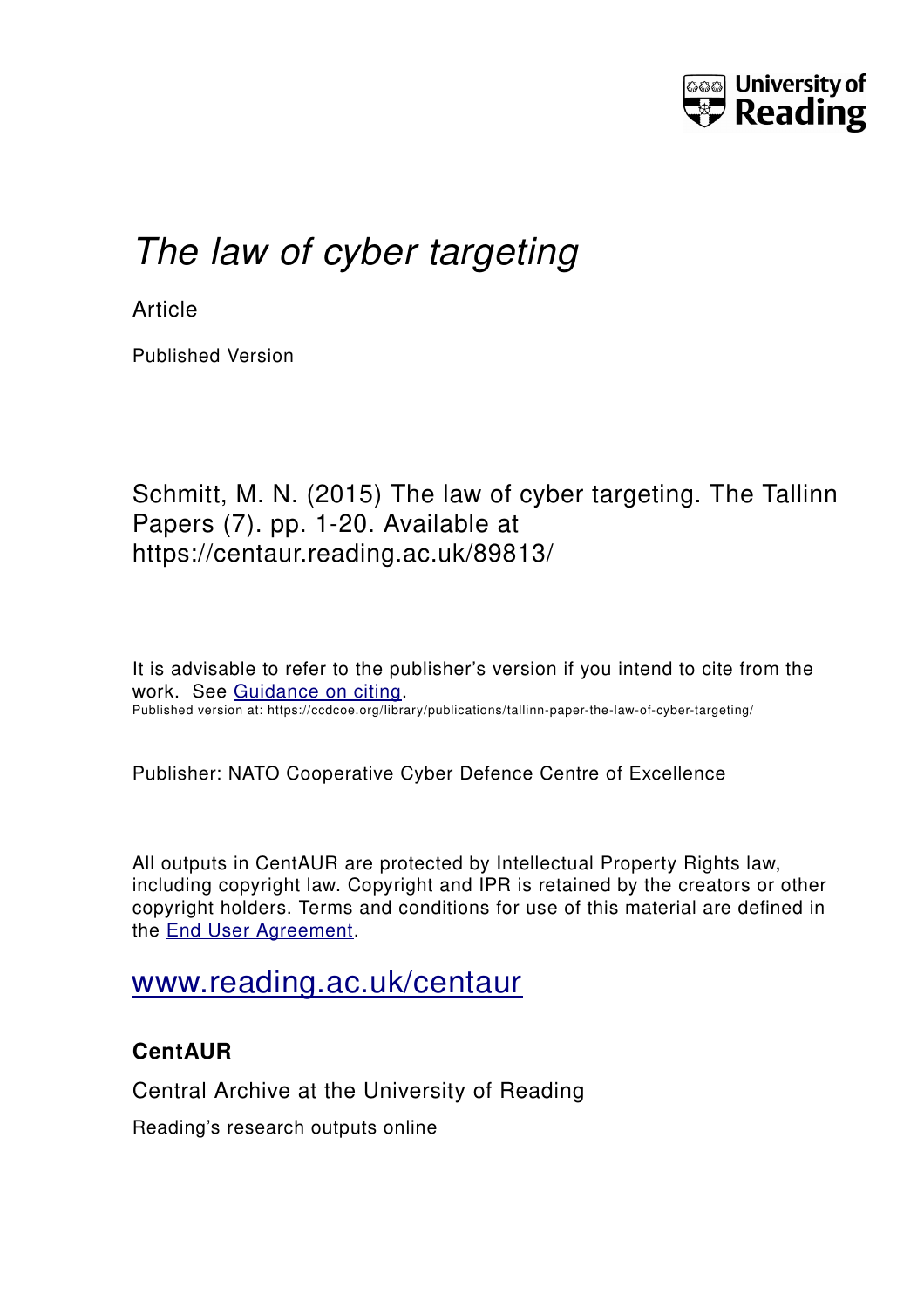

MICHAEL N. SCHMITT

# THE LAW OF CYBER TARGETING

**Tallinn Paper No. 7** 2015

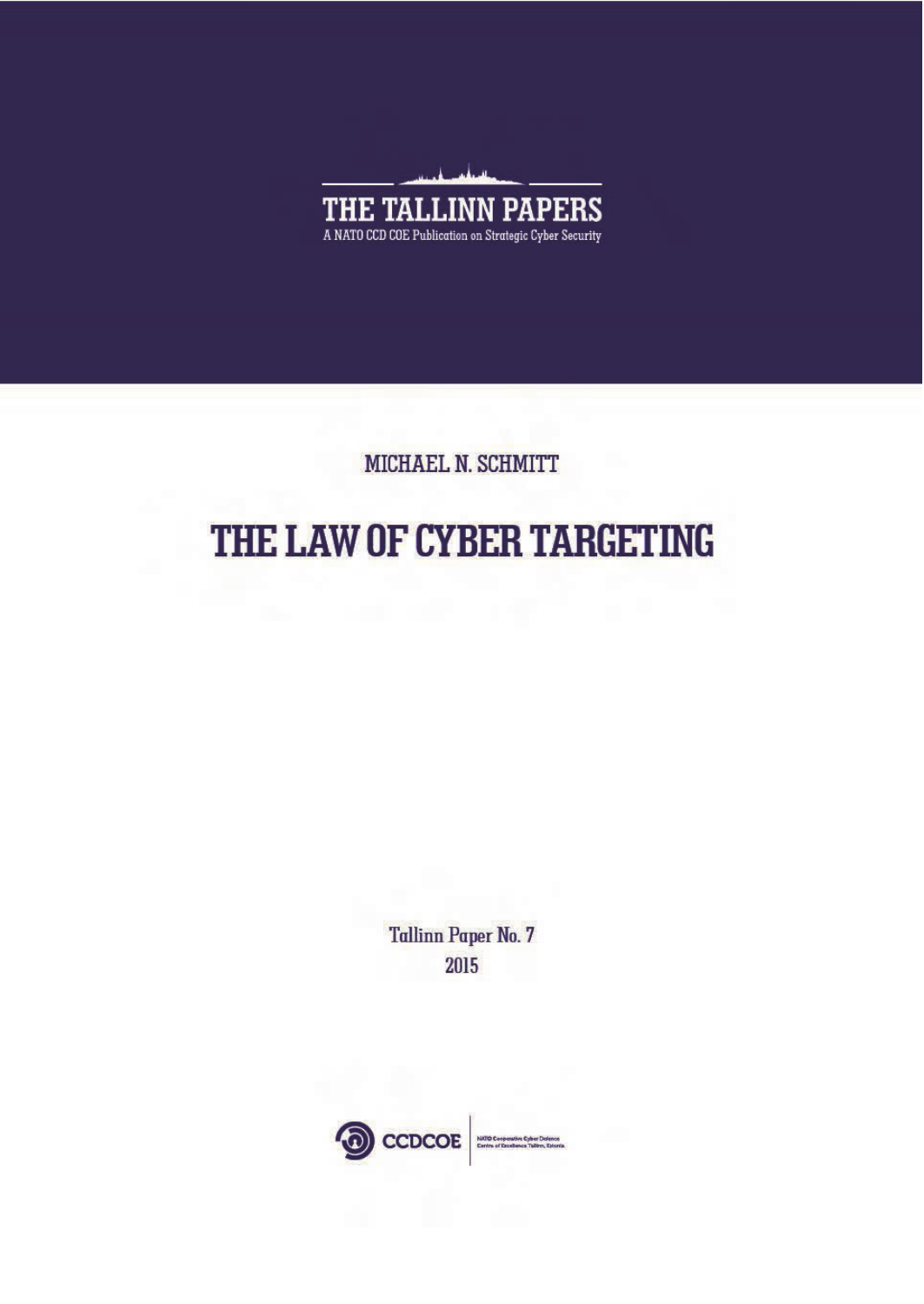#### **Previously in This Series**

No. 1 Kenneth Geers "Pandemonium: Nation States, National Security, and the Internet" (2014)

No. 2 Liis Vihul "The Liability of Software Manufacturers for Defective Products" (2014)

No. 3 Hannes Krause "NATO on Its Way Towards a Comfort Zone in Cyber Defence" (2014)

No. 4 Liina Areng "Lilliputian States in Digital Affairs and Cyber Security" (2014)

No. 5 Michael N. Schmitt and Liis Vihul "The Nature of International Law Cyber Norms" (2014)

No. 6 Jeffrey Carr "Responsible Attribution: A Prerequisite for Accountability" (2014)

#### Disclaimer

This publication is a product of the NATO Cooperative Cyber Defence Centre of Excellence (the Centre). It does not necessarily reflect the policy or the opinion of the Centre or NATO. The Centre may not be held responsible for any loss or harm arising from the use of information contained in this publication and is not responsible for the content of the external sources, including external websites referenced in this publication.

Digital or hard copies of this publication may be produced for internal use within NATO and for personal or educational use when for non-profit and non-commercial purpose, provided that copies bear a full citation.

Please contact publications@ccdcoe.org with any further queries.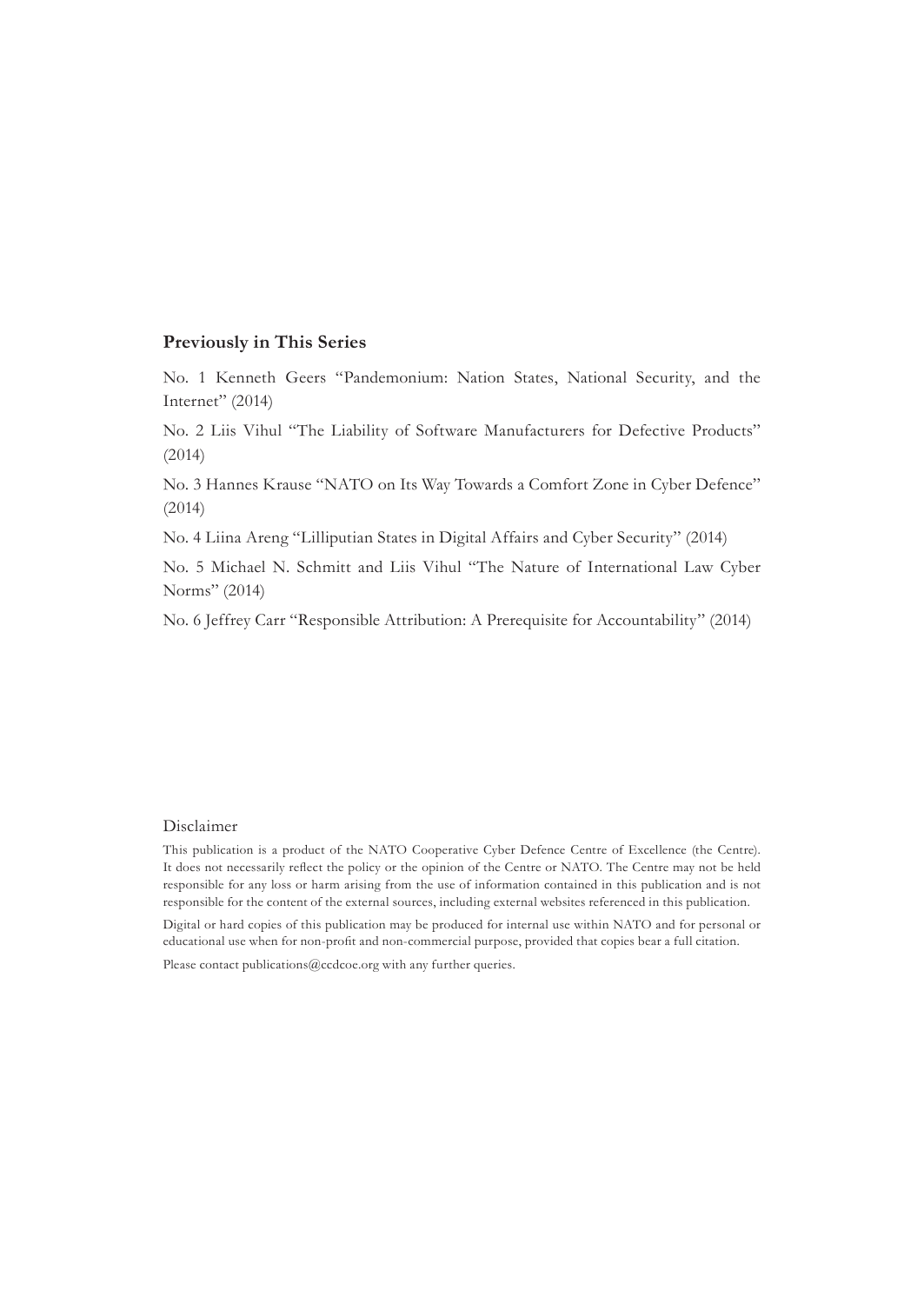#### **The Tallinn Papers**

The NATO CCD COE's *Tallinn Papers* are designed to inform strategic dialogue regarding cyber security within the Alliance and beyond. They address cyber security from a multidisciplinary perspective by examining a wide range of issues, including cyber threat assessment, domestic and international legal dilemmas, governance matters, assignment of roles and responsibilities for the cyber domain, the militarisation of cyberspace, and technical. Focussing on the most pressing cyber security debates, the Tallinn Papers aim to support the creation of a legal and policy architecture that is responsive to the peculiar challenges of cyberspace. With their future-looking approach, they seek to raise awareness and to provoke the critical thinking that is required for well-informed decision-making on the political and strategic levels.

#### **Submissions**

The Tallinn Papers is a peer reviewed publication of the NATO Cooperative Cyber Defence Centre of Excellence. Although submissions are primarily commissioned byinvitation, proposals consistent with the annual theme and dealing with issues of strategic importance will be considered on an exceptional basis. Since the Tallinn Papers are meant for a wide audience, such proposals should assume no prior specialised knowledge on the part of the readership. Authors wishing to submit a proposal may contact the Editor-in-Chief at publications@ccdcoe.org.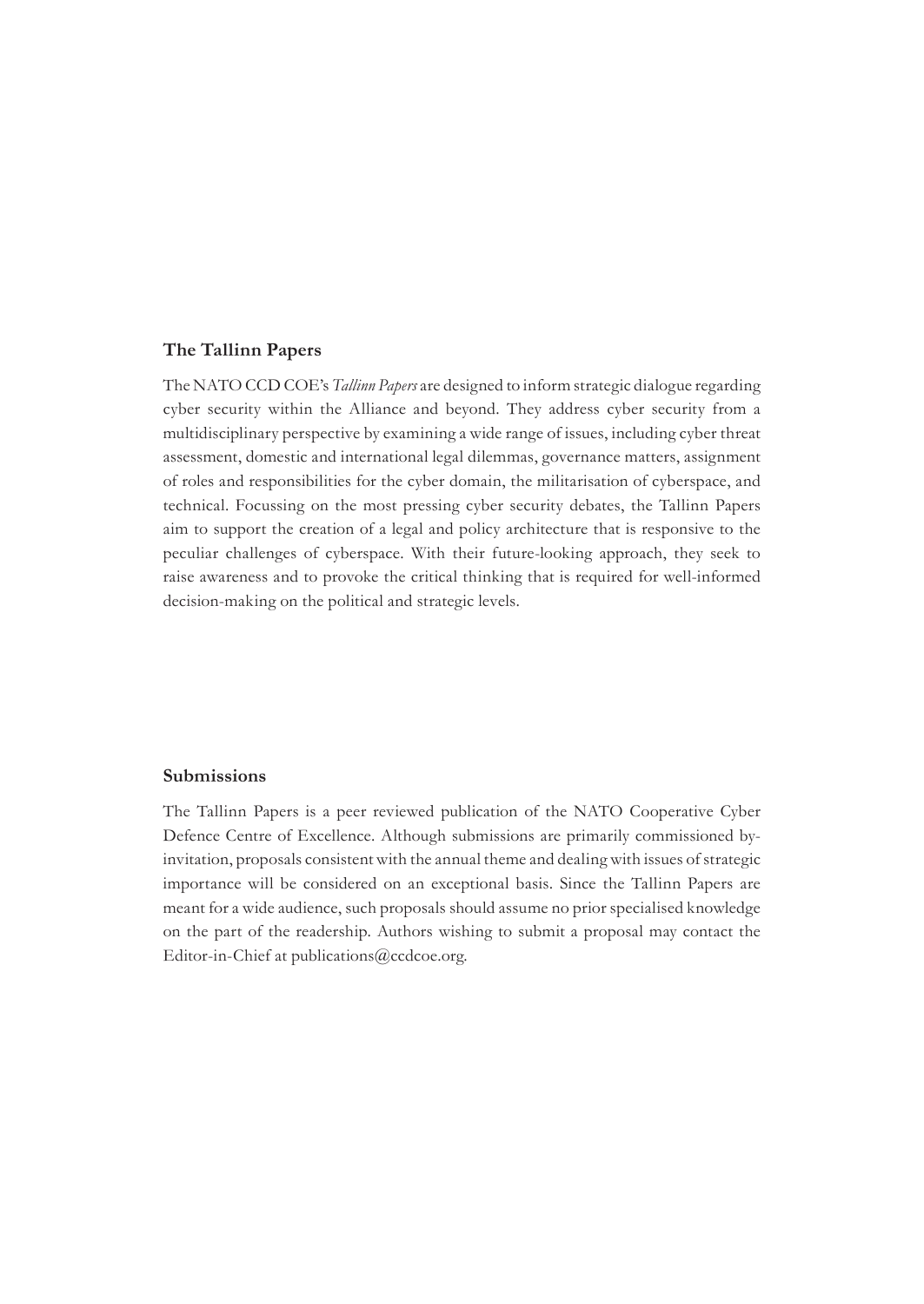## **The Law of Cyber Targeting**

Michael N. Schmitt<sup>1</sup>

The 2008 war between Georgia and Russia was predictably short, as Russian military might quickly trumped Georgian nationalist enthusiasm. Beyond its momentous geopolitical implications, it was the first war in which cyber activities loomed large; the conflict marked the public birth of "cyber war", or at least cyber *in* war.2

Cyber operations were not a completely new phenomenon. Most notably, they had played a significant geopolitical role in the previous year, when "hacktivists" around the world directed malicious cyber operations at NATO member Estonia following its movement of a Soviet-era statute commemorating the Great Patriotic War from central Tallinn to the outskirts of the capital.<sup>3</sup> But this was not "war" in the traditional sense of two or more states engaged in armed hostilities against each other. In the Georgian case, by contrast, the cyber activities took place on belligerent territory during an armed conflict that involved classic kinetic military operations. Although civilians launched most of the attacks, and while they caused no physical damage or injury, there is no question that, unlike the events in Estonia the previous year, international humanitarian law (IHL, also known as the law of war, law of armed conflict and *jus in bello*) applied.

Cyber activities have become an indelible facet of contemporary warfare, not just for cyber-empowered militaries such as those of the United States, but also for low-tech forces. Terrorist and insurgent groups benefit from the use of the internet to recruit fighters and to finance operations. Social media is exploited for purposes that range from passing targeting information to directing the deployment of forces (the insurgent "flash mob"). Mobile phones are as much a part of the 21<sup>st</sup> century kit bag as weapons, and email and texting have become

<sup>1</sup> Senior Fellow, NATO Cooperative Cyber Defence Centre of Excellence; Charles H Stockton Professor and Director, Stockton Center for the Study of International Law, United States Naval War College; Professor of Public International Law, Exeter University; Fellow, Harvard Law School Program on International Law and Armed Conflict The views expressed are those of the author in his personal capacity

<sup>2</sup> On the Georgian case, see Eneken Tikk, Kadri Kaska and Liis Vihul, *International Cyber Incidents: Legal Considerations* (Tallinn: CCD COE Publications, 2010), 66-90

<sup>3</sup> *Ibid* , 14-34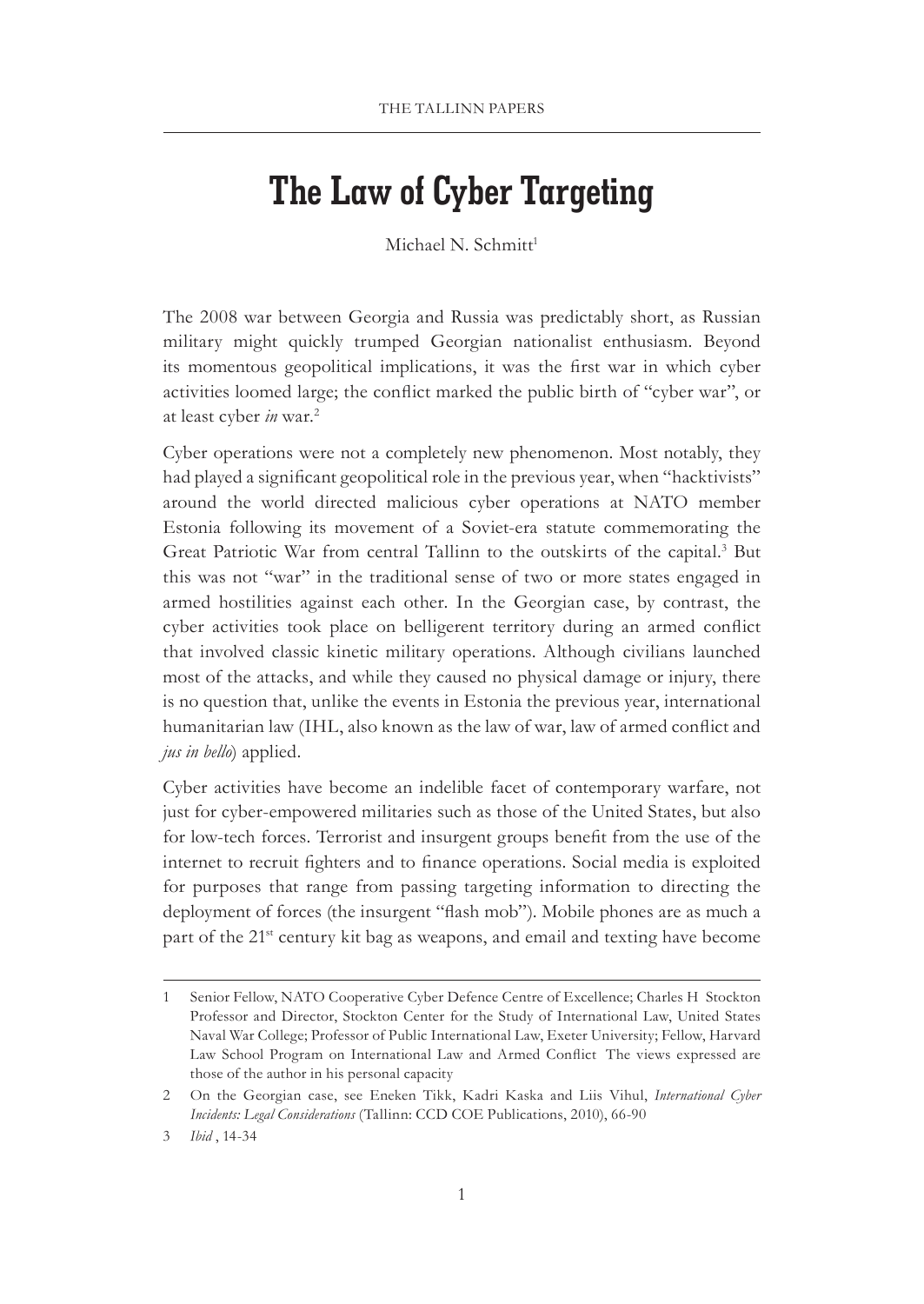pervasive means of military communication. The Arab Spring was a watershed in this regard, and cyber operations are ongoing in the conflicts in Ukraine and Syria. It is quite simply unimaginable that a contemporary conflict would not involve some manner of cyber operations, whether as simple as passing intelligence information using smart phones or as complicated as bringing down the enemy's integrated air defence system.

In light of the role which cyber operations are playing in contemporary conflicts, attention must be paid to the law that governs these activities because, to borrow a sports analogy, a team that takes the field without knowing the rules is usually going to lose, even if it is the better team. International law, and particularly IHL, exerts a powerful influence on tactics, operational planning and strategic decision-making in modern warfare. The fight can be won on the battlefield but lost in the court of public and international opinion when one side appears to have acted outside the law. Given the novelty of cyber operations as a method of warfare during an armed conflict, any alleged misuse, even at the tactical level, has the potential for strategic consequences.

The NATO Cooperative Cyber Defence Centre of Excellence, based in Tallinn in Estonia, has taken the global lead in addressing this issue. In 2009, it launched a three-year project to examine the application of international law, especially that governing the use of force, to cyber operations. Over twenty distinguished legal scholars and government legal advisors came together to produce the Tallinn Manual on the International Law Applicable to Cyber Warfare,<sup>4</sup> a resource currently being expanded in the Centre's "Tallinn 2.0" project.<sup>5</sup>

Informed by the *Tallinn Manual* process, in which the author served as Director, this article examines IHL's core norms – those governing targeting – as applied to cyber operations. It does so by following the legal logic applicable to virtually every targeting operation, from naval gunfire and air attack to special forces operations and space attacks.<sup>6</sup> In each such case, those who plan, approve, and execute targeting missions have to ask the following questions:

- 1) What law applies to my operation?
- 2) May I engage the intended target?

<sup>4</sup> *Tallinn Manual on the International Law Applicable to Cyber Warfare* [hereinafter *Tallinn Manual*], gen ed Michael N Schmitt (New York: Cambridge University Press, 2013)

<sup>5</sup> See https://ccdcoe org/research html

<sup>6</sup> For a discussion of the law of targeting in general, see Michael N Schmitt and Eric Widmar, '"On Target": Precision and Balance in the Contemporary Law of Targeting,' 7(2) *Journal of National Security Law and Policy* (2014)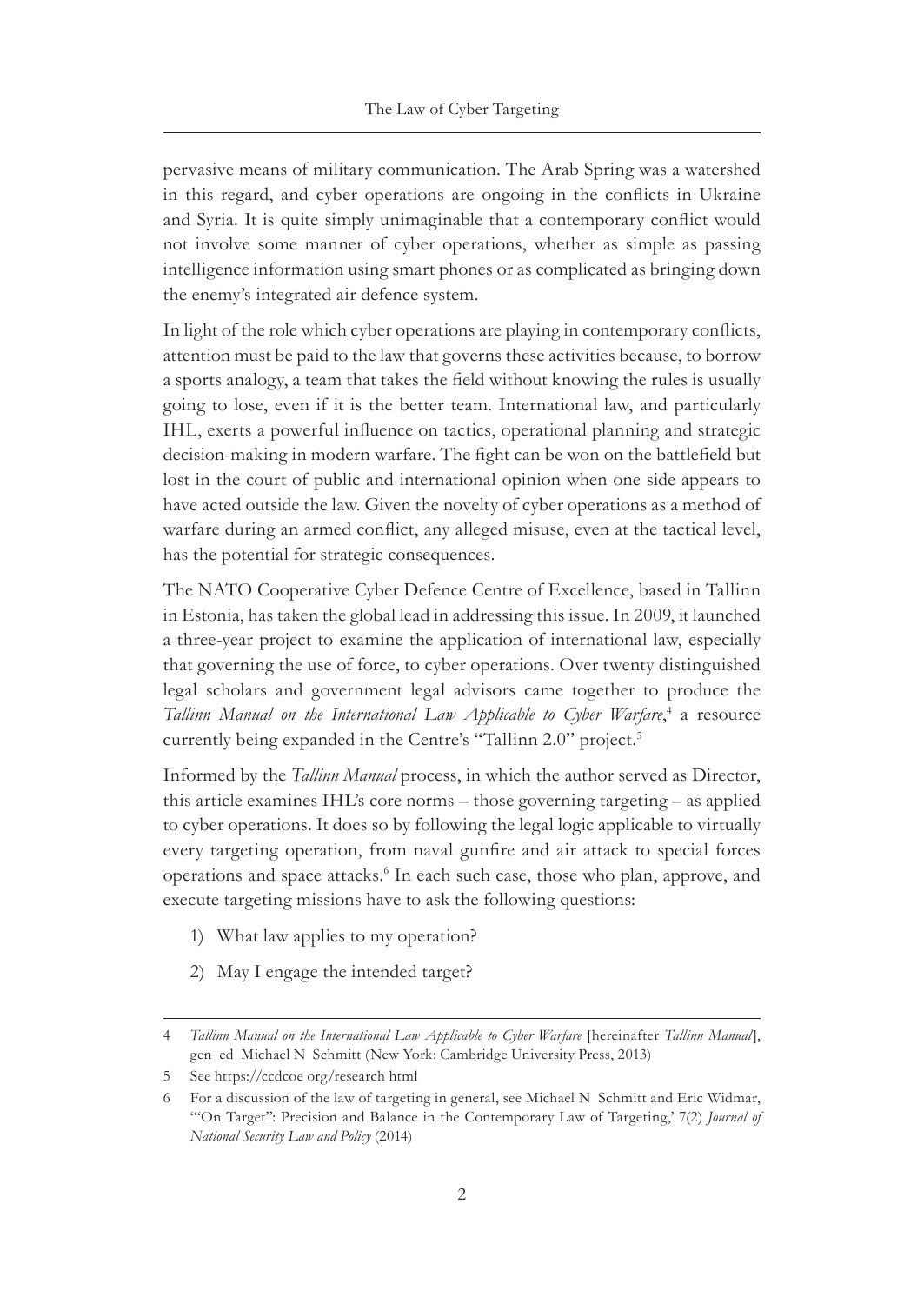- 3) Is the weapon I want to use legal?
- 4) What precautions must I take to avoid collateral damage?
- 5) Do the scope and degree of likely collateral damage prohibit me from engaging the target?

There is now widespread agreement that international humanitarian law applies in its entirety to cyber operations conducted during an armed conflict.<sup>7</sup> Thus, the questions set out above apply equally to targeting in the cyber context, albeit with a degree of interpretive creativity at times. This paper will explain how each is resolved with respect to cyber operations. The explanation is designed for policy-makers and operators who conduct, rely on, approve or are targeted by cyber operations. In the contemporary strategic environment, knowledge of the law applicable to cyber warfare is quite simply indispensable.

### **The Applicable Law (Part I)**

The threshold question in every targeting operation is whether the international humanitarian law rules even apply. IHL only comes into play when there is a war, technically known as an "armed conflict" in legal parlance. There are two forms of armed conflict, international and non-international. The former exists when hostilities break out between two or more countries,<sup>8</sup> whereas the latter involves hostilities at a fairly high level between an organised armed group and a state or between two or more organised armed groups.<sup>9</sup> For example, the use of force by Russia clearly created an international armed conflict with Ukraine, whereas the hostilities between Assad's forces and those opposing his regime in Syria are non-international in character. Unless one of these two forms of armed

<sup>7</sup> Group of Governmental Experts on Developments in the Field of Information and Telecommunications in the Context of International Security, ¶ 19, U N Doc A/68/98, 24 June 2013, available at: http://undocs org/A/68/98 (regarding international law generally) This is the U S position Harold Hongju Koh, Legal Adviser, U S State Dept , USCYBERCOM Inter-Agency Legal Conference, 18 September 2012, available at: http://www state gov/s/l/ releases/remarks/197924 htm The International Committee of the Red Cross has endorsed the same view ICRC, 'International Humanitarian Law and the Challenges of Contemporary Armed Conflicts,' ICRC Doc 31IC/11/5 1 2, 31 October 2011, 37

<sup>8</sup> Convention (I) for the Amelioration of the Condition of the Wounded and Sick in the Armed Forces in the Field, art 2, August 12, 1949, 75 UNTS 31; Convention (II) for the Amelioration of the Condition of the Wounded, Sick, and Shipwrecked Members of Armed Forces at Sea, art 2, August 12, 1949, 75 UNTS 85; Convention (III) Relative to the Treatment of Prisoners of War, art 2, August 12, 1949, 75 UNTS 135; Convention (IV) Relative to the Protection of Civilian Persons in Time of War, art 2, Aug 12, 1949, 6 UST 3516, 75 UNTS 287

<sup>9</sup> *Ibid* (all four conventions), art 3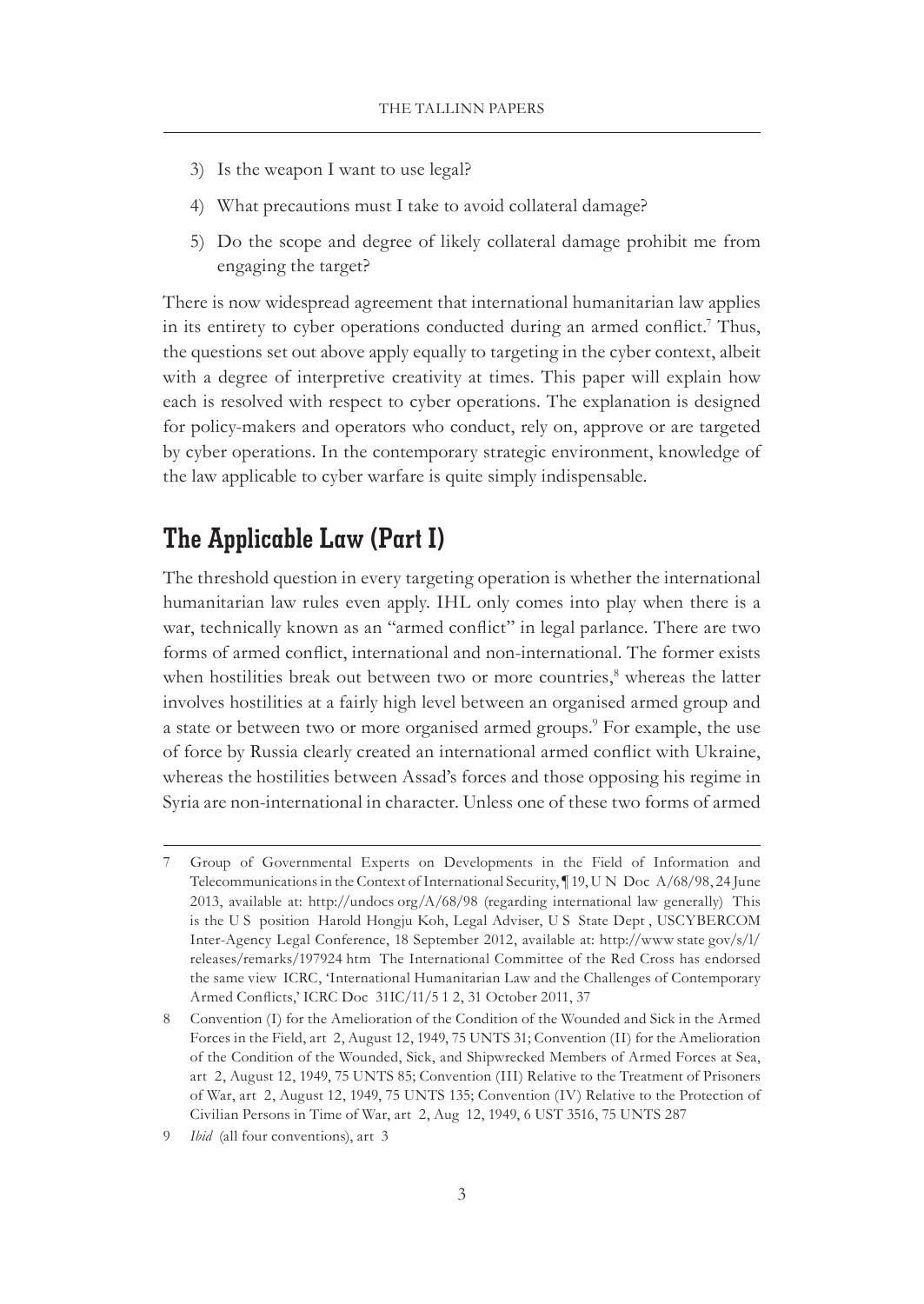conflict exists, IHL is inapplicable and human rights norms and domestic law serve as the core constraints on the targeting operation in question.

Whenever there is an armed conflict of either sort, IHL governs those cyber operations having a nexus with the conflict.10 To take a simple example, it is no less a violation of IHL, and a war crime, to conduct cyber operations intended to kill members of the civilian population than it is to bomb or shell them; the same law prohibiting direct attacks on civilians is breached.<sup>11</sup> How that IHL rule applies is discussed below, but it is incontestable that it applies in its entirety to conflict-related cyber operations.

The somewhat more challenging legal question is whether cyber operations alone may qualify as armed conflicts to which IHL applies. In other words, if there is no armed conflict in the first place, can one begin as a result of cyber operations? If so, it becomes lawful to direct cyber and kinetic strikes against the armed forces and military objectives of the other state. To address this issue, it is necessary to distinguish between international and non-international armed conflict.

If there are two or more states involved, the first criterion for an international armed conflict is met. The second that hostilities have taken place, is somewhat ambiguous.12 Two questions present themselves in this regard. First, can cyber exchanges qualify as hostilities? It would seem logical that cyber operations that are qualitatively "attacks", as the term is used in IHL, qualify as hostilities in the same way as kinetic attacks; they are operations causing damage or injury. After all, there is no normative or practical logic for distinguishing between a cyber operation that damages objects or injures people and a kinetic operation with precisely the same effects.

<sup>10</sup> On the topic generally, see Michael N Schmitt, 'Classification of Cyber Conflict' 89 *International Law Studies* 233 (2013)

<sup>11</sup> For each of the IHL norms, this article will cite: 1) the relevant treaty provision, although the US is not a party to that most often cited, Additional Protocol I to the 1949 Geneva Conventions; 2) the ICRC's Customary IHL study rule indicating the norm is customary in nature, i e , binding on all states; 3) the relevant paragraph from the *U.S. Commander's Handbook on the Law of Naval Operations*; and 4) the applicable *Tallinn Manual* rule reflecting its application in the cyber context Protocol Additional to the Geneva Conventions of 12 August 1949, and Relating to the Protection of Victims of International Armed Conflicts [hereinafter Additional Protocol I], June 8, 1977, 1125 UNTS 3, art 51(2); Jean-Marie Henckaerts and Louise Doswald-Beck, eds (ICRC), *Customary International Humanitarian Law* (New York: Cambridge University Press, 2005), r 1; Department of the Navy and Department of Homeland Security, *The Commander's Handbook on the Law of Naval Operations* [hereinafter *Commander's Handbook*], NWP 1-14M/MCWP 5-12/COMDTPUB P5800 7A, 2007, para 8 3; *Tallinn Manual*, r 32

<sup>12</sup> *Tallinn Manual*, *supra* note 4, 82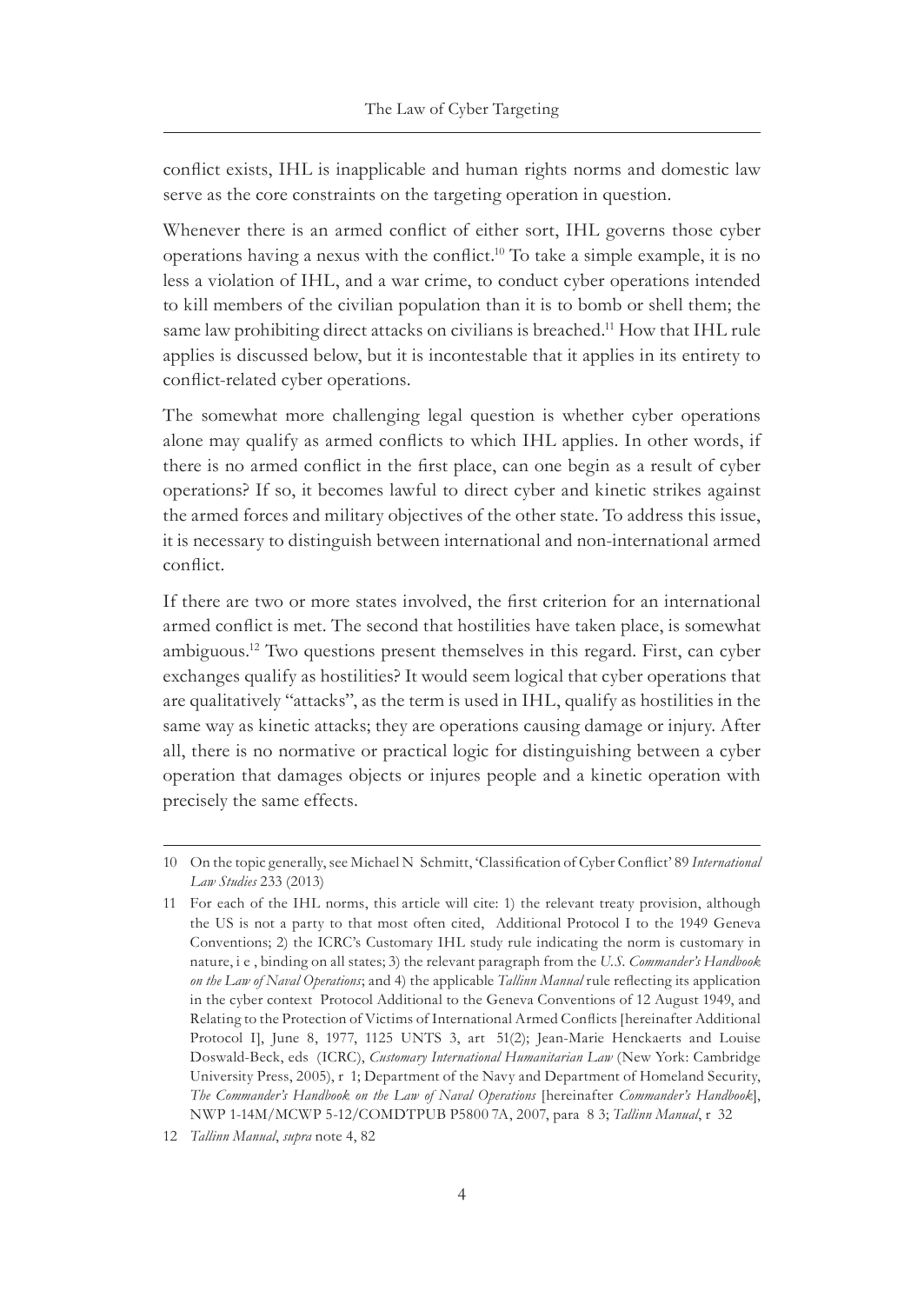However, whether cyber operations not qualifying as an attack under IHL may initiate an armed conflict remains unsettled. For instance, would cyber operations that result in a major loss of confidence in the stock market, a consequence far more serious than minor property damage or injury, qualify? Perhaps, as noted by the International Committee of the Red Cross (ICRC), "[i]t would appear that the answer to these questions will probably be determined in a definite manner only through future State practice."<sup>13</sup>

Second, is there any severity requirement for an attack, whether kinetic or cyber, that starts an international armed conflict? The quantitative threshold is unclear in law. It is sometimes argued that, for instance, minor exchanges of fire between the forces of two states do not rise to the level of an armed conflict. However, a better view is that which has been asserted by the ICRC for many years: "It makes no difference how long the conflict lasts, how much slaughter takes place, or how numerous are the participating forces."14 This approach is, as lawyers say, more consistent with the "object and purpose" of IHL, since a state will want its civilians and civilian objects protected, and at the same time be able to use lethal force against the other side if hostilities break out.

Accordingly, an international armed conflict could begin based solely on cyber exchanges if two or more states were involved and the nature of the operations qualified them as attacks. To cite a well-known example, assuming that states conducted the 2010 Stuxnet operation, the damage arguably meant that Iran and those states were involved an international armed conflict, at least for the period during which the damaging acts were underway.<sup>15</sup>

Cyber exchanges alone are far less likely to meet the two criteria for noninternational armed conflict.16 First, the state must be facing an "organised armed group". Although the legal preconditions for qualification as such are rather complicated, in the cyber context the pressing question is whether they are met by a group organised entirely online. Organised armed groups have to in some way be "commanded" and some degree of structure must exist that allows

<sup>13</sup> International Humanitarian Law and the Challenges of Contemporary Armed Conflicts, *supra*  note 7, 37

<sup>14</sup> Jean Pictet (ed ), *Commentary: Geneva Convention for the Amelioration of the Condition of the Wounded and Sick in Armed Forces the Field* (Geneva: ICRC, 1952), 20

<sup>15</sup> But see discussion in Cordula Droege, 'Get Off My Cloud: Cyber Warfare, International Humanitarian Law, and the Protection of Civilians,' 94, no 886 *International Review of the Red Cross* (2012) 548

<sup>16</sup> *Prosecutor v. Tadić*; Case No IT-94-1-l, Decision on Defence Motion for Interlocutory Appeal on Jurisdiction, 70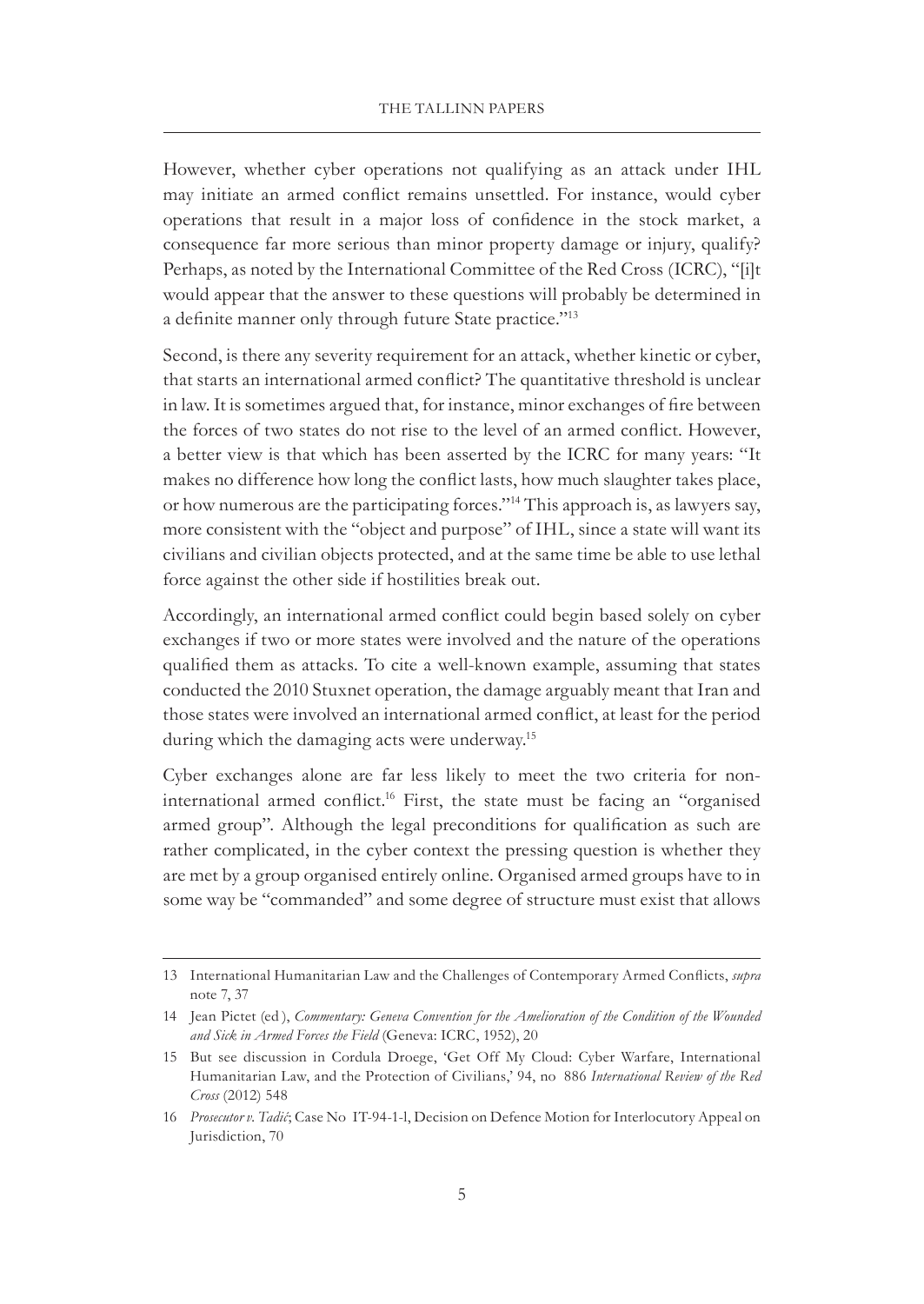their members to operate as a unit.<sup>17</sup> It is also often suggested that "organisation" requires there to be a means to enforce IHL among the group.18 It is difficult to see how a virtual group in which members may not even know each other's names or physical location could meet this condition.

Additionally, the group in question must be armed. The logic underlying the discussion of international *armed* conflict would appear useful by analogy. "Armed" can be interpreted as a requirement for "hostilities", which are acts that qualify as "attacks". In the organised armed group context, therefore, an organised armed group is one that conducts kinetic or cyber attacks. Thus, a group that merely conducted non-destructive denial of service operations, for example, would not qualify. This is one reason why the operations against Estonia did not rise to the level of a non-international armed conflict. Those involved were acting in concert, but were not organised into a particular armed group or groups.

Second, and unlike international armed conflict, the violence associated with a non-international armed conflict must be protracted and must reach a high level of severity. It does not include "situations of internal disturbances and tensions, such as riots, isolated and sporadic acts of violence, and other acts of a similar nature."19 Even cyber operations causing death or destruction will sometimes not suffice. Neither would a single dramatic cyber operation such as a cyber terrorist attack qualify, even if causing harm far above this level, because it would not be protracted. In the simplest terms, the cyber conflict must start looking like a war. Turning again to the Estonian case, the hacktivist operations did not rise to this level because, despite widespread disruption of societal functions, there was no physical damage or injury.

Non-state actor cyber operations meeting these demanding criteria are currently unlikely. A more probable scenario is one in which cyber operations accompany kinetic ones and are governed by IHL on that basis. Therefore, when non-state

<sup>17</sup> *Prosecutor v. Limaj*, Case No IT-03-66-T, Judgment, ¶ 89 (Int'l Crim Trib for the former Yugoslavia Nov 30, 2005)

<sup>18</sup> See, e g , Yves Sandoz, Christophe Swinarski and Bruno Zimmermann (eds ), *Commentary on the Additional Protocols of 8 June 1977 to the Geneva Conventions of 12 August 1949* [hereinafter *Additional Protocols Commentary*] (ICRC, 1988), para 4463; Protocol Additional to the Geneva Conventions of August 12, 1949, and Relating to the Protection of Victims of Non-International Armed Conflicts [hereinafter Additional Protocol II], June 8, 1977, 1125 UNTS 609, art 1(1)

<sup>19</sup> Additional Protocol I, *supra* note 11, art 1(2) (the provision is generally characterised as reflecting customary law regarding qualification as a non-international armed conflict) See also Rome Statute of the International Criminal Court, July 17, 1998, 2187 UNTS 90, art 8 2(d)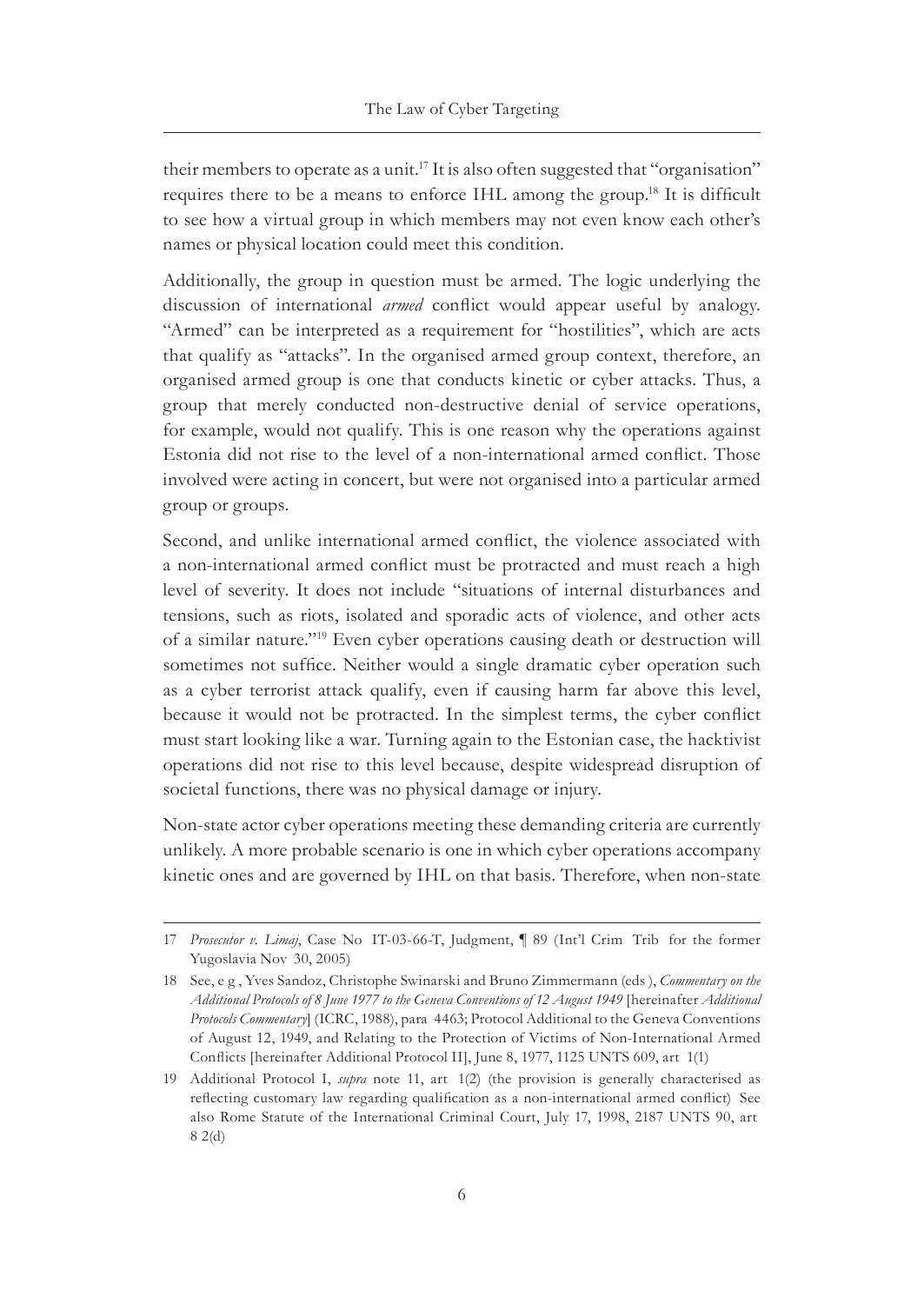actor cyber operations occur in isolation from kinetic attacks, they will typically be governed by the domestic law of states exercising jurisdiction over the person and the particular subject matter, as well as human rights law, but not by the IHL norms described below.

### **The Applicable Law (Part II)**

Once it is determined that an armed conflict to which IHL applies is underway, the next step is to determine whether the law of targeting applies to the cyber operation in question.20 Doing so is more difficult than might appear at first glance. Indeed, the *Tallinn Manual* experts struggled with the subject for three years without reaching full consensus.

Any discussion of targeting begins with the principle of distinction, which is codified in Article 48 of the 1977 Additional Protocol to the four 1949 Geneva Conventions:

"The Parties to the conflict shall at all times distinguish between the civilian population and combatants and between civilian objects and military objectives and accordingly direct their operations only against military objectives.<sup>21</sup>"

Although the United States is not a party to that instrument, it recognises Article 48 as reflective of customary international law,<sup>22</sup> which binds all states.<sup>23</sup> Indeed, the principle is arguably the most important in IHL, one that the International Court of Justice has labelled as one of the two "cardinal" principles of IHL.<sup>24</sup>

In international law circles, a major debate with particular resonance in the cyber context is whether the principle of distinction rules out all operations against objects and persons that do not qualify as military objectives, especially

<sup>20</sup> On the subject generally, see Michael N Schmitt, '"Attack" as a Term of Art in International Law: The Cyber Operations Context,' in Christian Czosseck, Rain Ottis and Katharina Ziolkowski (eds ), *Proceedings of the 4th International Conference on Cyber Conflict* (NATO CCD COE Publications, 2012) 283

<sup>21</sup> Additional Protocol I, *supra* note 11, art 48 See also *Customary International Humanitarian Law*, *supra* note 11, rr 1 and 7; *Tallinn Manual*, *supra* note 4, r 31

<sup>22</sup> *Commander's Handbook*, *supra* note 11, para 8 2;

<sup>23</sup> Customary international law is a form of law unique to international law It "crystallises" into a norm binding on all states once widespread state practice that is engaged in out of a sense of legal obligation (*opinio juris*) exists Although unwritten, it is of equal legal force as treaty law Statute of the International Court of Justice, June 26, 1945, 59 Stat 1055, 33 UNTS 993, art 38

<sup>24</sup> *Legality of the Threat of Use of Nuclear Weapons*, Advisory Opinion, 1996 I C J 226, 78 (July 8)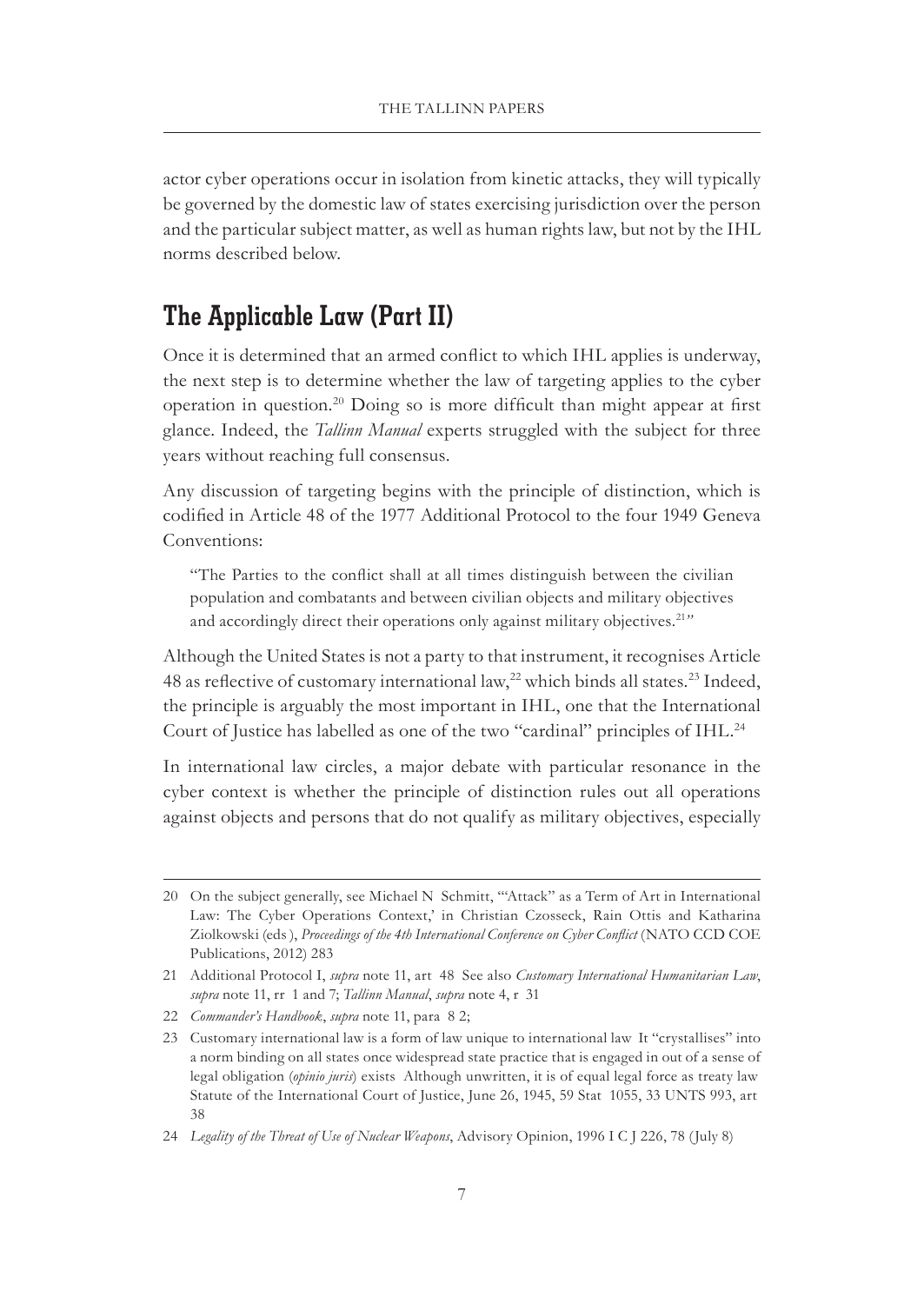civilians and civilian objects. Textually, the article certainly appears to say as much, but such a conclusion would be both counter-intuitive and ahistorical. After all, military operations have been directed against civilian populations for centuries.

A closer look into Additional Protocol I reveals a series of prohibitions and restrictions on "attack" that operationalise the principle: *attacks* against civilians and civilian objects are prohibited, indiscriminate *attacks* are forbidden, parties to a conflict must take precautions to minimise civilian harm when planning and conducting *attacks*, a defender must take precautions to protect the civilian population against the effects of *attacks*, and so forth.<sup>25</sup> Helpfully, "attacks" is defined in the Protocol as "acts of violence against the enemy, whether in offence or defence."26 The characterisation of an attack as a violent act is repeated throughout the treaty<sup>27</sup> and in ICRC and other commentaries thereon.<sup>28</sup>

It would seem, however, that the Protocol is inartfully worded. Violent *acts* are of less concern in IHL than violent *consequences*. This has been obvious for decades, the paradigmatic examples being the prohibitions on chemical, biological and radiological attacks, which are not violent in the sense of releasing kinetic force but have violent consequences, notably death. By the same logic, a cyber operation causing injury to persons or damage to objects is an attack subject to all the relevant IHL rules on attacks.<sup>29</sup>

But controversy surrounds the issue of whether the notion of attacks should be interpreted more broadly. A cyber operation targeting civilian cyber infrastructure ("communications, storage, and computing resources upon which information systems operate"<sup>30</sup>) without physical effects could be far more detrimental than one causing limited damage. Consider an attack during an armed conflict on the enemy's banking, taxation, government pensions, or airline reservations systems. Critics of a restrictive interpretation argue that it seems incongruent to prohibit only the latter.

Two methods have surfaced that take account of this reality without having to either successfully negotiate new treaty terms (an unlikely eventuality)

<sup>25</sup> Additional Protocol I, arts 51(2), 52(1), 57, 58; emphasis added

<sup>26</sup> *Ibid* , art 49

<sup>27</sup> See, e g , *ibid* , arts 35, 51(1), 51(2), 55, 56(1)

<sup>28</sup> *Additional Protocols Commentary*, *supra* note 18, para 1875; Michael Bothe *et al* , *New Rules for Victims of Armed Conflicts* (Martinus Nijhoff, 1982) 289

<sup>29</sup> *Tallinn Manual*, rule 30

<sup>30</sup> *Ibid* , 258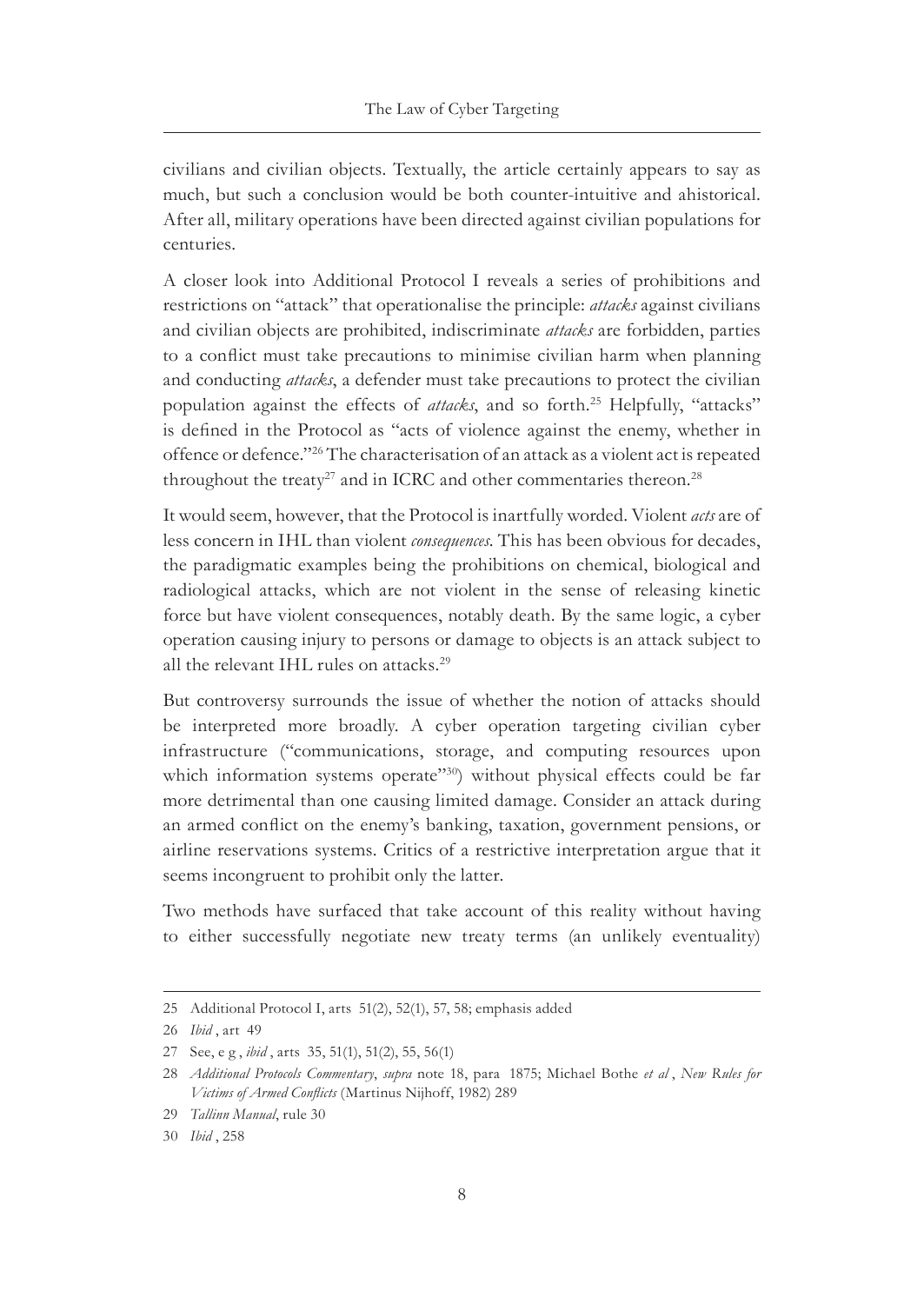or interpret the current law in a fashion that renders it unrecognisable. First, there are those who would interpret data as an object, such that an operation that manipulated, altered, or deleted civilian data would be prohibited.<sup>31</sup> The conceptual problem is that the ICRC commentary to Additional Protocol I describes an object as something "tangible",<sup>32</sup> and data certainly is not that. Goal-oriented legal academics have proposed creative interpretation as a means of hurdling this particular obstacle, but fail to offer a viable practical alternative. If data is treated as an object, any operation that manipulates civilian data would qualify as "damage" (alteration of data) or "destruction" (deletion of data) of a "civilian object" and would thus be unlawful. As an example, deletion of a civilian's forum or blog post would be a violation of IHL, as would nondestructive psychological cyber operations directed at the civilian population. Moreover, such an interpretation would dramatically affect application of the rule of proportionality and the requirement to take precautions in attack, both of which extend further protection to civilian objects.<sup>33</sup> International humanitarian law is a careful balancing of humanitarian concerns with military necessity; simply styling data as an object would throw this balance out of kilter by barring operations that today are considered lawful in both their cyber and traditional guises.

The second approach, and the one adopted by a majority of the experts involved in the *Tallinn Manual* project, is to include "loss of functionality" in the concept of damage.34 By this, a cyber operation that affects the functionality of cyber infrastructure (from a laptop computer to a huge server farm or SCADA system) thus necessitating repair, qualifies as an attack even if no physical damage results. This approach makes sense, for it is fair to describe an item as damaged when it does not work; it is broken, even though it may not be physically damaged. Among the experts taking this position, there were various shades of opinion. Some were of the view that needing to reload the operating system satisfied the damage criterion. Others went so far as to say that cyber operations affecting data stored on the computer's drives would suffice, although this was a minority view.

The implications of the majority positions set out above are significant. Unless

<sup>31</sup> *Tallinn Manual*, 126

<sup>32</sup> *Additional Protocols Commentary*, *supra* note 18, paras 2007-08

<sup>33</sup> See discussion of this issue in Michael N Schmitt, 'The Notion of "Objects" during Cyber Operations: A Riposte in Defence of Interpretive Precision,' 48 *Israel Law Review* (forthcoming 2015)

<sup>34</sup> *Tallinn Manual*, *supra* note 4, 108-09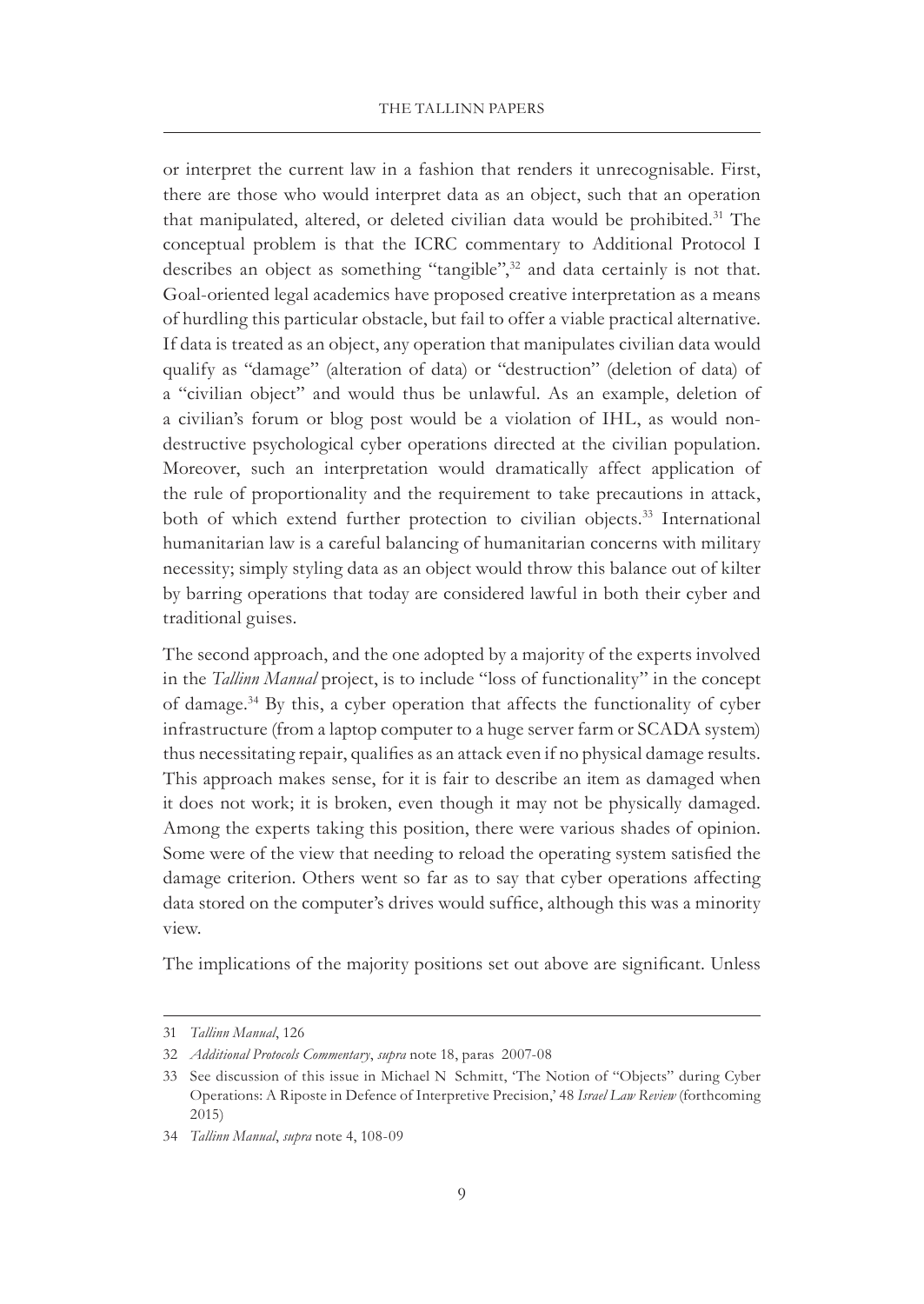a cyber operation has consequences that at least affect the functionality of an object, it does not qualify as an attack and is therefore not prohibited. During an armed conflict, it is generally legal to conduct cyber operations directed against civilians and civilian objects, so long as they are not harmed or injured. To illustrate, it would be lawful to conduct denial of service attacks that blocked civilian e-services such as tax collection or the payment of pension benefits, but did not harm or affect the functionality of the associated cyber infrastructure, at least until the economic consequences became so severe that they began to have physical effects, such as starvation or illness. Similarly, by the majority approach, it is lawful to alter or destroy data so long as no consequences amounting to injury, physical damage or loss of functionality are manifest; examples could include government archives, birth or citizenship records, business records and market returns. Although such operations would raise serious moral, political, and social issues, they nevertheless appear lawful today.

### **The Target**

Assuming that a cyber operation occurs during an armed conflict and qualifies as an attack as described above, the next hurdle is determining whether the target is a lawful one. Cyber operations most frequently implicate the prohibition on attacking civilian objects. In IHL, civilian objects are defined negatively as "all objects which are not military objectives."35 Military objectives are "objects which by their nature, location, purpose or use make an effective contribution to military action and whose total or partial destruction, capture or neutralization, in the circumstances ruling at the time, offers a definite military advantage."<sup>36</sup>

The equipment and facilities of the armed forces are military objectives by nature; a command-and-control facility and cyber infrastructure developed for specific military tasks both qualify, for example, on this basis. A particular location can also be a military objective, as when cyber means are used to open a dam's gates to flood an area and deny its use to the enemy. Aside from military equipment, the most likely military objective in the cyber context is an object that qualifies by the "use" criterion; that is, one that was used or is still being used for civilian purposes, but is now being employed, at least in part, for military ends. It should

<sup>35</sup> Additional Protocol I, *supra* note 11, art 52(1) See also *Customary International Humanitarian Law*, *supra* note 11, r 9; *Commander's Handbook*, *supra* note 11, para 8 3; *Tallinn Manual*, *supra* note 4, r 38

<sup>36</sup> Additional Protocol I, *supra* note 11, art 52(1) See also *Customary International Humanitarian Law*, *supra* note 11, r 8; *Commander's Handbook*, *supra* note 11, para 8 2; *Tallinn Manual*, *supra* note 4, r 38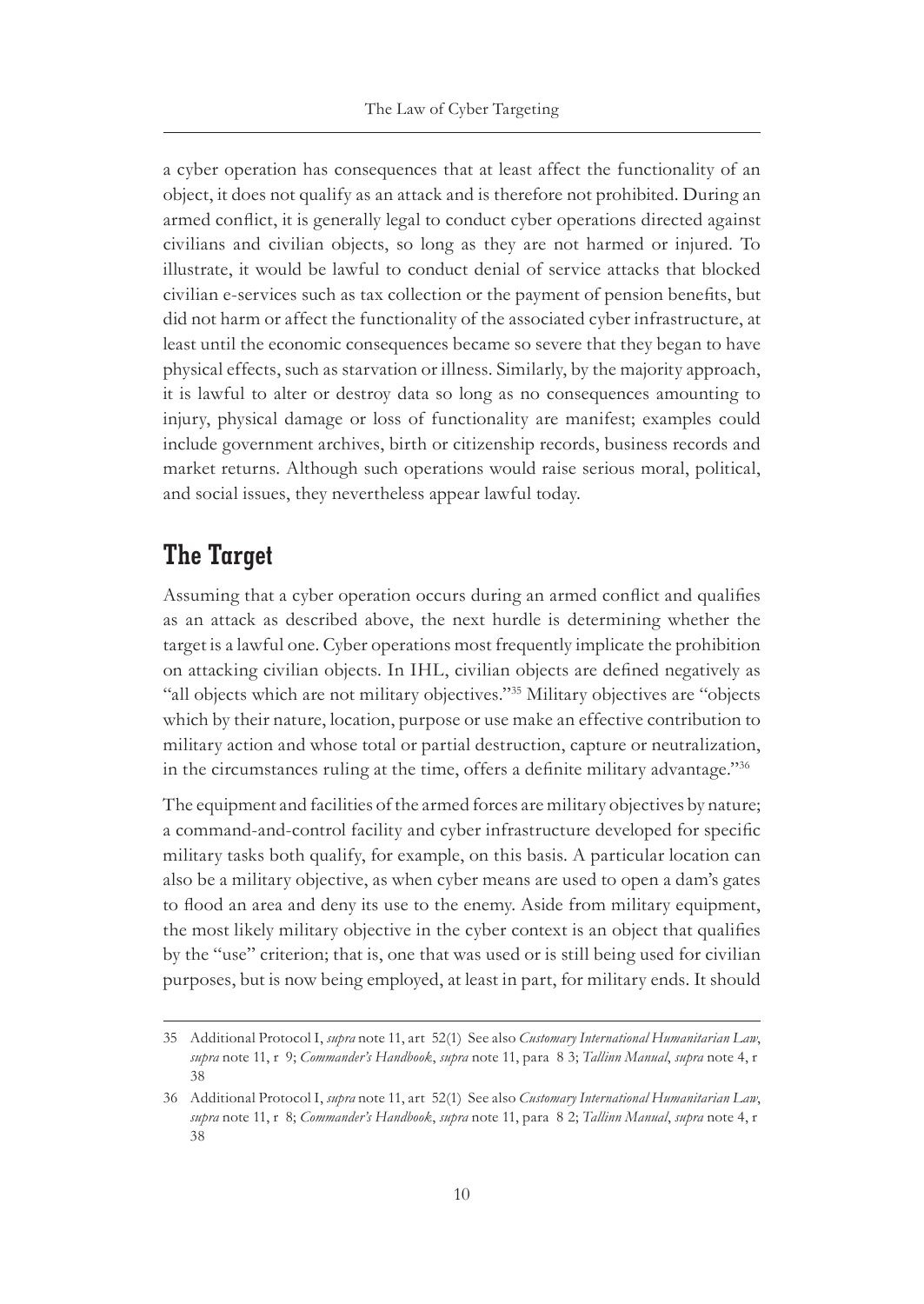be cautioned that a rule of reason holds when applying this criterion to cyber activities. For instance, the mere fact that the military sends email over the internet does not render the entire internet a lawful target. Finally, a civilian object can become a military objective through purpose, which refers to the intended future use of an object. For example, if there is reliable intelligence that a civilian server farm will soon begin to store military data, the server farm is a military objective that may be attacked even before data storage begins.

These definitions do not present any particular problems in the cyber setting. However, it must be acknowledged that the pervasive use of civilian cyber infrastructure for military purposes has transformed much of it into valid military objectives. When an object is used for both civilian and military purposes, it is labelled "dual-use". In targeting terms, this is so whether something is exclusively used for military purposes, is shared by civilian and military users, or is only used to a limited degree by the military, it qualifies as a targetable military objective. The civilian aspects of the target are relevant to the requirements for proportionality and precautions in attack requirements as described below, but civilian use does not diminish its qualification as a military objective.

To take a simple example, many air traffic control and airspace management systems serve both civilian and military aircraft. When this is the case, they are military objectives irrespective of the extent of civilian reliance on them. The communications lines to which the systems are connected are also dual-use, and so they too qualify as military objectives, as do any routers involved and any servers on which their data is stored. The harsh reality of  $21<sup>st</sup>$  century military cyber activity is that the heavy reliance on civilian products and infrastructure dramatically expands the universe of targetable objects, including systems on which important civilian functions rely.

The introduction of cyber capabilities into contemporary combat has also exacerbated a long-standing debate over the notion of military objectives. All states and legal commentators agree that the term encompasses so-called "war-fighting" and "war-supporting" objects. The former are those used to conduct military operations, whereas the latter include objects on which military operations rely in some relatively direct sense, such as factories that make munitions, weapons or equipment (including computer equipment) used by the military, even when they also produce civilian products. They may not necessarily be attacked, because of the operation of the rule of proportionality and the requirement to take precautions in attack, but they unquestionably qualify as military objectives. What is especially significant with regard to the war-supporting category in the cyber context is the extent to which the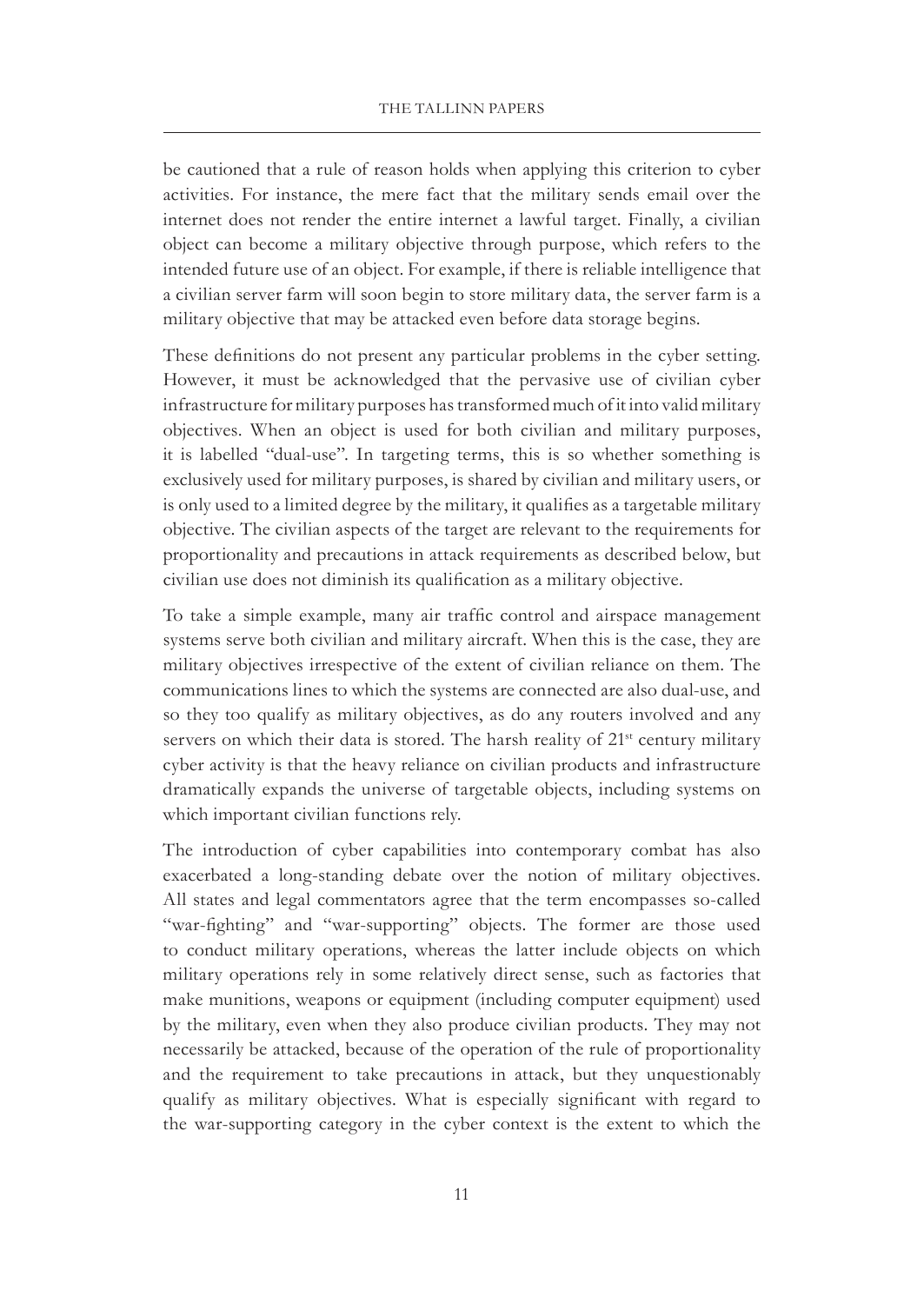dependency of the armed forces on civilian products and infrastructure not only makes the objects in question legally targetable, but also the facilities that produce them.

However, a third category, "war-sustaining" objects, has generated widespread controversy. The US Navy's *Commander's Handbook on the Law of Naval Operations*, the most current US manual addressing international humanitarian law, labels enemy "war-sustaining" objects as military objectives susceptible to lawful attack.37 An annotated version of the *Handbook* offers the example of cotton during the Civil War.<sup>38</sup> But for the export of cotton, the Confederate States would have been unable to finance their war effort and cotton exports sustained the war. Therefore, according to this approach, that industry was rendered lawfully targetable. The contemporary analogue would be those aspects of an economy or governmental financial system upon which the enemy relies in order to fund participation in the conflict. An obvious example are the oil industries of countries that depend heavily on oil exports for funding; although the United States has never developed the concept with any granularity, other examples might also include the tax systems, financial systems, transport network, and the like.

The significance of this approach cannot be overstated when applied to the cyber environment. Many war sustaining targets cannot be struck kinetically in a fashion that would generate the same effects as cyber attacks. Consider the banking system. While kinetic attacks against banks would be highly disruptive, given the limitations of kinetic weaponry and the number of potential targets falling into this category, creating strategic effects capable of undermining the sustainability of the war effort is unlikely. However, cyber attacks that would, for instance, render the cyber infrastructure upon which the banking system relies dysfunctional could bring the entire system down. Indeed, the operations need not even rise to the level of an attack as described above. Cyber operations that either deleted funds from accounts or began to change account balances would trigger, for example a collapse of confidence in the banking system that would cause transactions to grind to a halt. While the war-sustaining debate previously loomed large, the ability of cyber operations to make war-sustaining attacks possible and effective at the operational and strategic level will probably reinvigorate the debate. This is especially so in light of the fact that very few states have openly embraced the US approach, thereby rendering the world's

<sup>37</sup> *Commander's Handbook*, *supra* note 11, para 8 2

<sup>38</sup> A R Thomas and James C Duncan (eds ), *Annotated Supplement to the Commander's Handbook on the Law of Naval Operations* (Naval War College Press, 1999), 403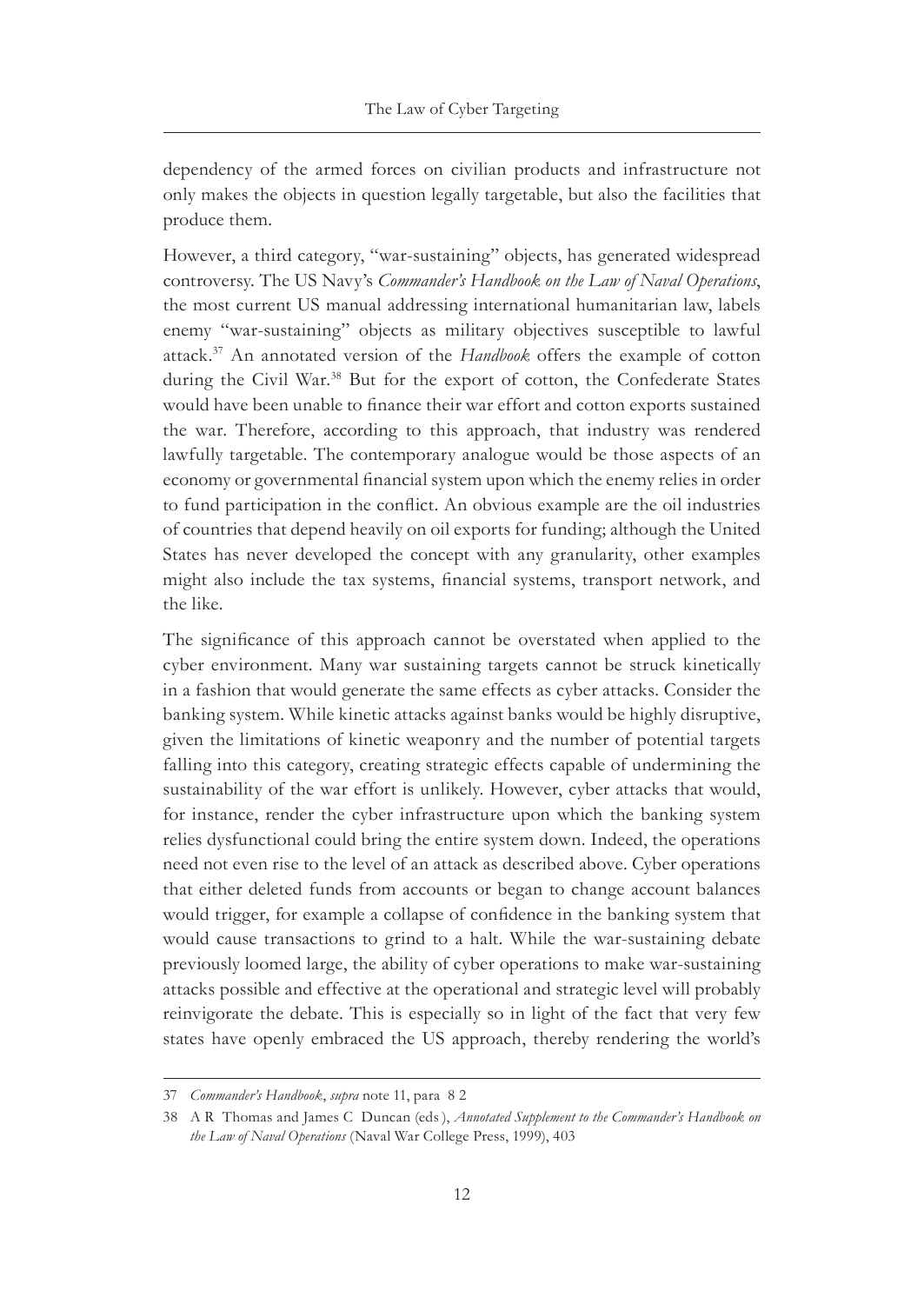most cyber empowered military as an outlier on the matter.

In addition to objects, "persons" may qualify as lawful targets. It is, of course, possible to attack people by cyber means, for instance, by starting fires in facilities in which they are located, interfering with air traffic control relied upon by the aircraft transporting them, causing train collisions, and so forth. Additionally, individuals involved in cyber operations may be targeted kinetically once they have been identified and located. The issues are which people are targetable as a matter of law, and when may they be targeted.

Obviously, members of the armed forces who conduct cyber operations are always targetable (unless *hors de combat*); they are combatants.<sup>39</sup> The rules regarding when civilians may be targeted are far more complex. To address this, the International Committee of the Red Cross sponsored a five-year research study between 2003 and 2008 involving a group of 40 international experts.<sup>40</sup> The experts agreed that members of an organised armed group, as defined above, are targetable while they are members of the group.<sup>41</sup> They disagreed, however, over precisely which members of the group were targetable. The ICRC was of the position that only those with a "continuous combat function" could be attacked. Such functions encompass roles in the group that involve activities likely to adversely affect the enemy.<sup>42</sup> Some individual participants in the project countered that all members of a group formed to conduct hostilities (or the members of the armed wing of a group that includes other functions, such as Hamas) could be attacked, a position that appears to be favoured by the United States, Israel and other countries with significant combat experience.<sup>43</sup>

Applied to cyber, the approaches taken to direct participation lead in different directions. Take an organised armed group that conducts kinetic hostilities, but also has "cyber operators". All those who conduct cyber operations against the

<sup>39</sup> Additional Protocol I, *supra* note 11, art 50(1) and 51(2); *Customary International Humanitarian Law*, *supra* note 11, r 1; *Commander's Handbook*, *supra* note 11, para 8 2 1; *Tallinn Manual*, *supra*  note 4, r 34

<sup>40</sup> Nils Melzer (ed ), *Interpretive Guidance on the Notion of Direct Participation in Hostilities under International Humanitarian Law* [hereinafter *Interpretive Guidance*] (ICRC, 2009)

<sup>41</sup> *Ibid* , 71 The author served as one of the experts On the issue, see Kenneth Watkin, 'Opportunity Lost: Organized Armed Groups and the ICRC "Direct Participation in Hostilities Interpretive Guidance"' 42 *New York Journal of International Law and Politics* 641 (2010)

<sup>42</sup> *Interpretive Guidance*, *supra* note 40, 71

<sup>43</sup> See discussion in Michael N Schmitt, 'The Interpretive Guidance on the Notion of Direct Participation in Hostilities: A Critical Analysis,' 1(5) *Harvard National Security Journal* 21-24 (2010)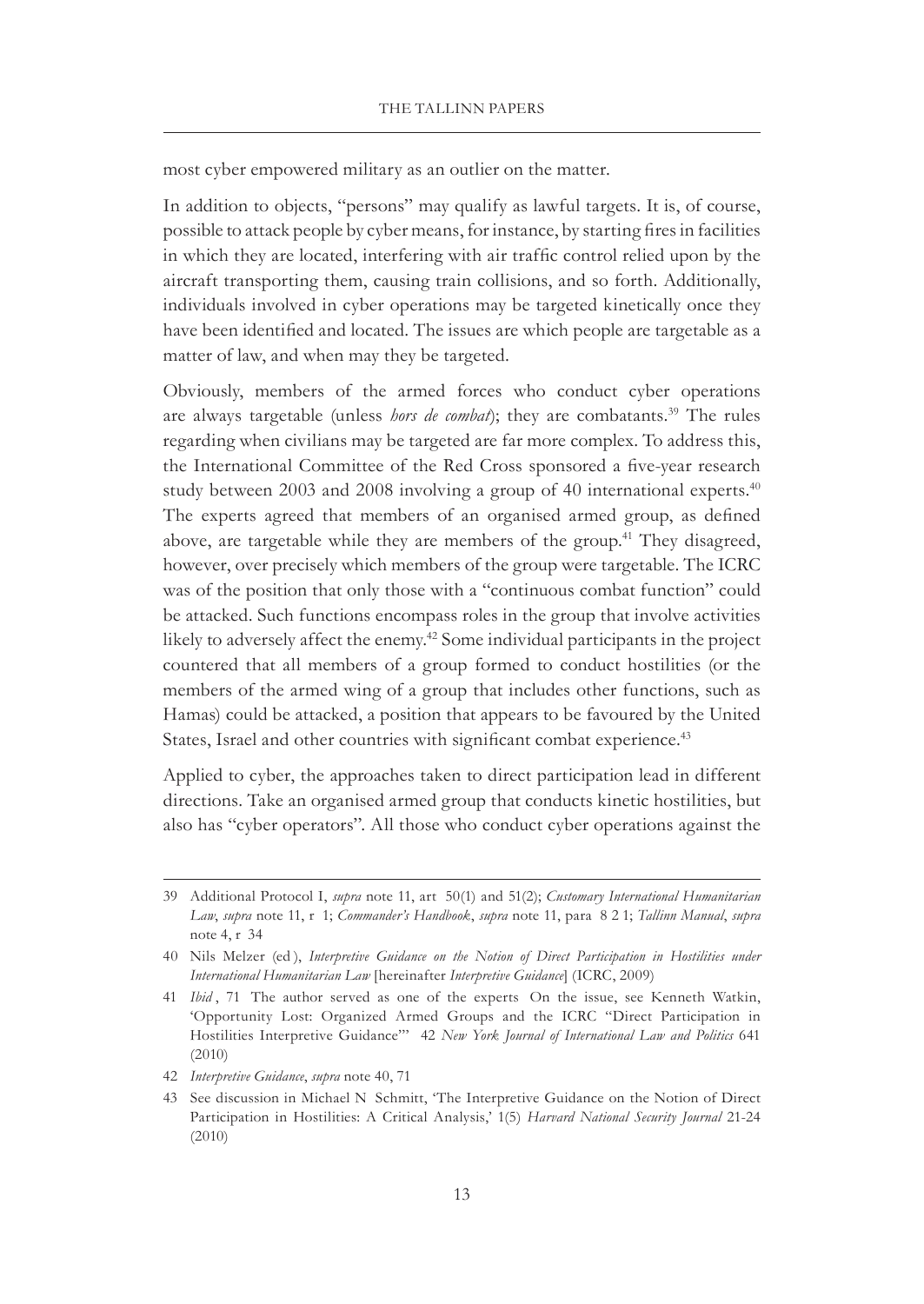enemy or who defend against the enemy's operations have a continuous combat function and therefore would be targetable by either approach. Other members may have cyber-related duties, such as maintaining propaganda websites or recruiting members. By the ICRC approach, they do not have a continuous combat function and therefore would not be targetable unless they assume such a function within the group. By the alternative approach, they could be attacked at any time, based on their membership of the group.

Individuals unaffiliated with an organised armed group, or, in the ICRC approach, who do not have a continuous combat function in such a group, are only targetable "for such time" as they "take a direct part in hostilities".44 An act is direct participation when it meets three criteria.<sup>45</sup> First, it must adversely affect the military operations or military capability of one of the parties to the conflict, or injure or damage persons or objects protected by IHL, such as civilians and civilian objects.46 It is important to understand that this does not require that the activity qualify as an attack. As an example, gathering and disseminating tactical and operational level intelligence by cyber means suffices, as does probing enemy systems in order to identify vulnerabilities.

Second, the qualifying activity must directly cause the harm or be an integral component of the operation that does so. $47$  There has been some controversy over this requirement with respect to the production of improvised explosive devices and serving as a voluntary human shield. Although both activities are sometimes characterised as indirect, the better position is that causal nexus between such activities and harm to the enemy is sufficiently direct.<sup>48</sup> The cyber analogue would be the development of software specific to an attack on the enemy system or allowing cyber operations to be launched from one's home or business by others. One thing that all parties agree on is that factory workers do not qualify as direct participants in hostilities. This being so, individuals involved in the production of cyber infrastructure and equipment, or its general (as distinct from operational) maintenance are not targetable direct participants,

<sup>44</sup> Additional Protocol I, *supra* note 11, art 51(3); Additional Protocol II, *supra* note 18, art 13(3); *Customary International Humanitarian Law*, *supra* note 11, r 6; *Commander's Handbook*, *supra* note 11, para 8 2 2; *Tallinn Manual*, *supra* note 4, r 35

<sup>45</sup> See generally Michael N Schmitt, 'Deconstructing Direct Participation in Hostilities: The Constitutive Elements,' 42 *New York Journal of International Law and Politics* 698 (2010)

<sup>46</sup> *Interpretive Guidance*, *supra* note 40, 47

<sup>47</sup> *Ibid* , 51

<sup>48</sup> See *Interpretive Guidance*, *supra* note 40, 53-54, 56-57; Michael N Schmitt, 'Deconstructing Direct Participation in Hostilities: The Constitutive Elements,' 42 *New York Journal of International Law and Politics* 719, 732-34 (2010)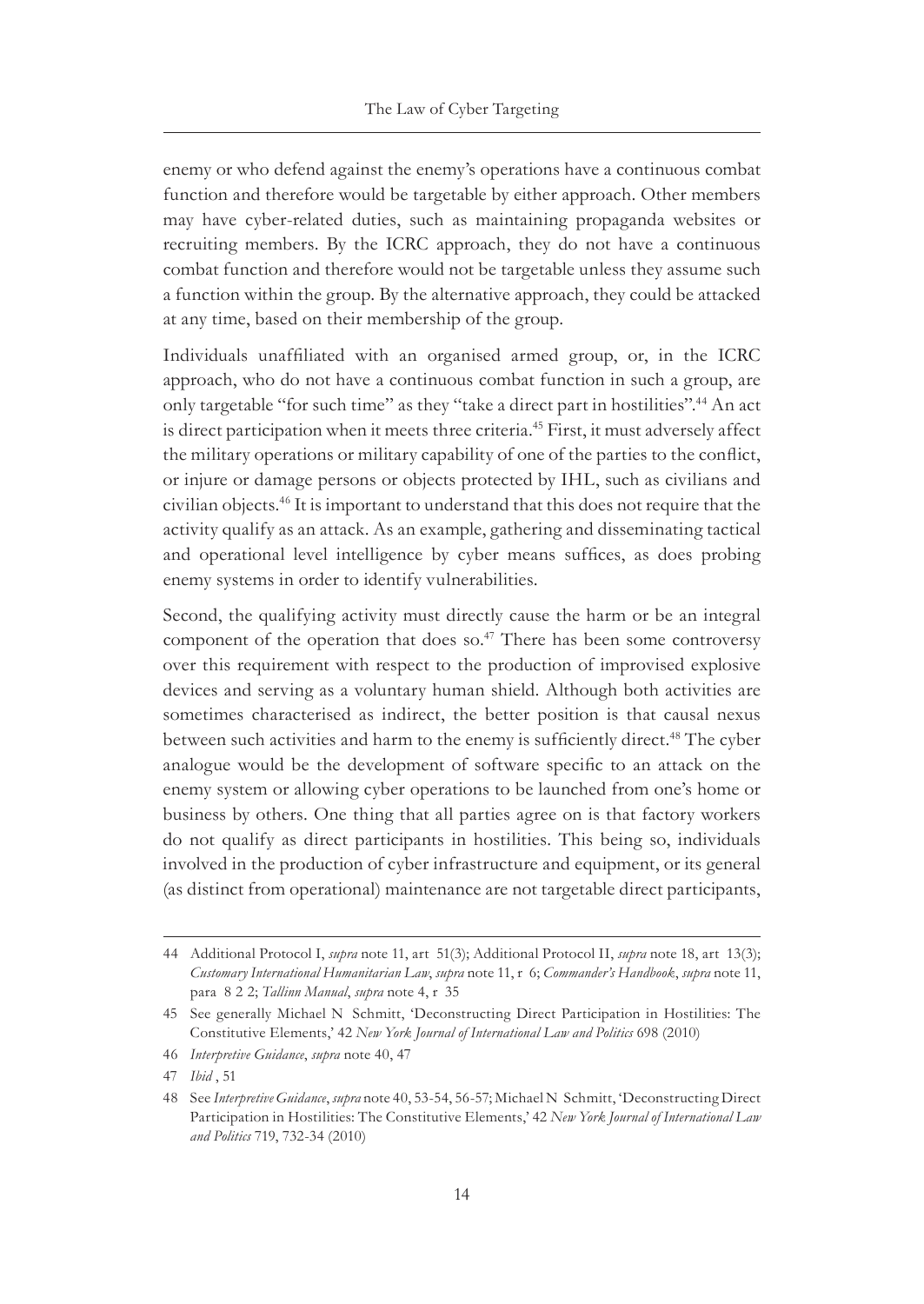although the *facilities* in which they operate will qualify as military targets by virtue of their use.

The third requirement is that there be a nexus between the activity and the conflict.<sup>49</sup> In other words, the activity must be related to the on-going conflict as distinct from being an act of criminality or mere maliciousness. Although sometimes difficult to discern, the experts are in accord on this criterion.

It is difficult to overstate the importance of the direct participation rules in the cyber context. The Georgia-Russia armed conflict, as well as subsequent ones, demonstrate that the civilian population is highly likely to become involved in the cyber aspects of the conflict. For instance, in the Georgia case, a website ("StopGeorgia.ru") containing cyber targets and downloadable malware necessary to conduct cyber operations appeared online soon after the launch of kinetic operations.<sup>50</sup> The site proved effective in enabling cyber operations by civilians against Georgian military and civilian cyber targets. As this example illustrates, it is far easier to "cyber arm" a civilian population than to do so with traditional weaponry. Additionally, many individuals have the know-how to conduct harmful cyber operations; all they require is connectivity to begin participating in the hostilities themselves and share their knowledge with other potential direct participants.

To compound matters, the scope of activities constituting the direct participation in hostilities is broad. Conducting a simple denial-of-service operation, building a botnet for use against the enemy, or texting to transmit visual sighting of enemy forces would all qualify as direct participation that justifies lethally attacking the person involved. As should be apparent, the direct participation rule means the pool of targetable individuals could be extremely large in future conflicts, far more than is the case in classic conflict.

That said, one possible obstacle to far-reaching application of the rule is that a direct participant is only targetable "for such time" as he or she is so participating.51 The ICRC has suggested that this period includes measures preparatory to a specific act of direct participation, as well as deployment to and return from the activity concerned.<sup>52</sup> This is a rather impractical standard in the cyber context. Except for close-access operations (those involving in-

<sup>49</sup> *Interpretive Guidance*, *supra* note 40, 58

<sup>50</sup> Tikk, Kaska and Vihul, *supra* note 2, 73

<sup>51</sup> See generally Bill Boothby, '"And for Such Time As": The Time Dimension to Direct Participation in Hostilities,' 42 *New York Journal of International Law and Politics* 741 (2010)

<sup>52</sup> *Interpretive Guidance*, *supra* note 40, 69-73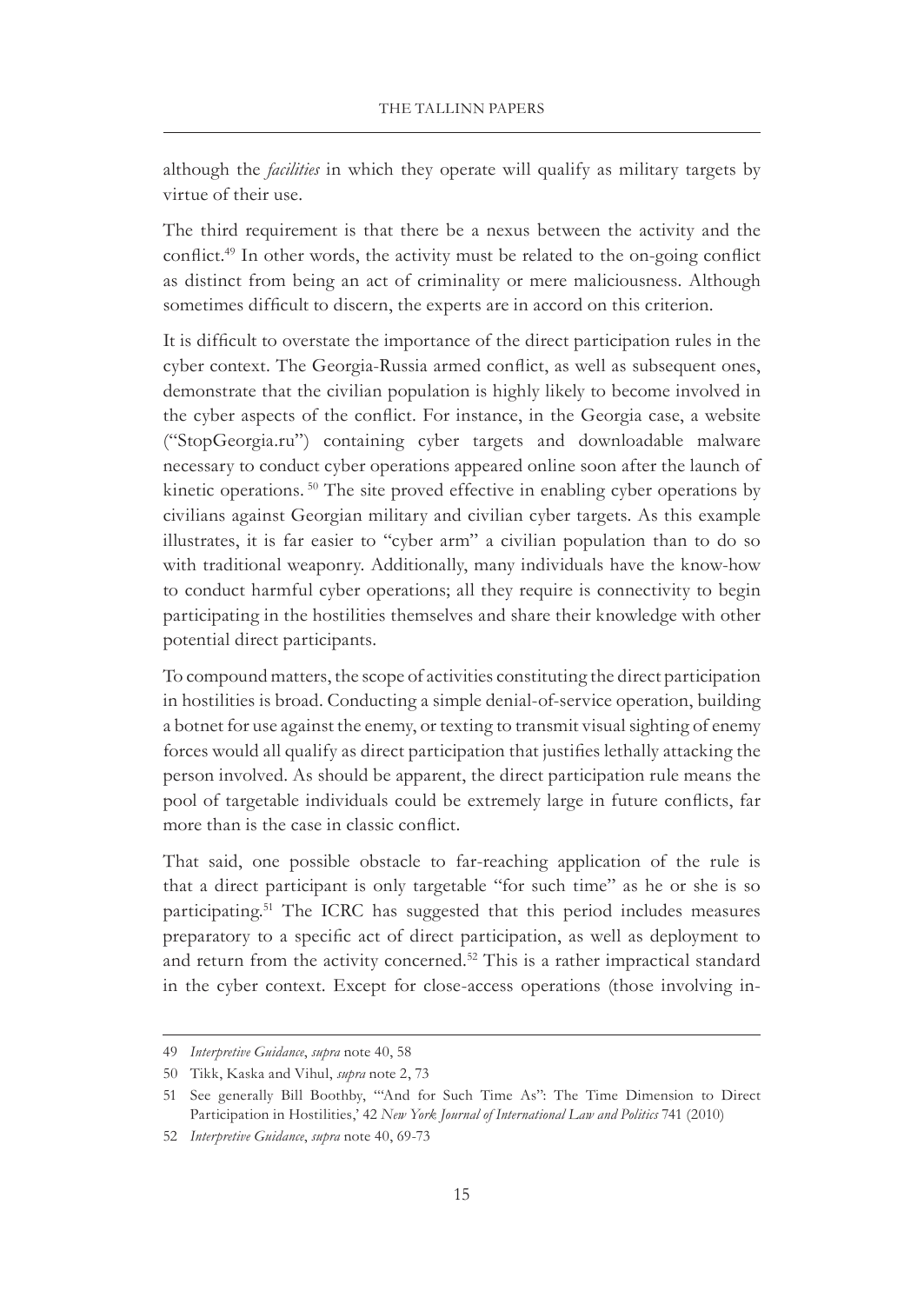person manipulation of cyber infrastructure), there is usually no deployment to and from a cyber operation; they are conducted remotely. Thus, by the ICRC approach, the direct participant would have to be caught in the act, a standard that dramatically narrows the window of targetability. Further rendering this position impracticable is the fact that cyber operations can be very brief, sometimes so brief that an attacker cannot be identified to the level of reasonable confidence before the operation is over. Therefore, the better approach is to characterise an individual who engages in multiple cyber operations that are part of an on-going cyber campaign as a direct participant targetable throughout the period of activity. Once the individual definitively withdraws from participation, he or she regains their protection from attack, and not before.<sup>53</sup>

### **The Weapon**

While certain uses of cyber weapons (malware) violate IHL, such as "attacking" civilians, cyber weapons may also be unlawful *per se*; that is, irrespective of actual use. The prohibition most relevant in this regard is that on indiscriminate means (weapons).54 Weapons are prohibited when they 1) cannot be directed at a specific military objective or 2) generate uncontrollable effects. In both cases, the weapons are indiscriminate in the sense that they are incapable of distinguishing between combatants and civilians or civilian objects and military objectives. The paradigmatic example of the former is the V2 rocket used during World War II, which had a guidance system that was so rudimentary that it could not be reliably aimed at individual military objectives. Biological contagions illustrate the latter, because an attacker employing them cannot control their spread from human to human.

Cyber weapons may at times run afoul of these prohibitions. For example, consider malware intended for use against military cyber infrastructure linked to civilian networks. If the malware is designed to spread randomly throughout the system into which it is introduced, it is indiscriminate by nature and prohibited *per se*. Similarly, malware developed for placement on a website that is open to civilians and combatants alike would qualify as indiscriminate irrespective of any desire on the part of its user to affect only military systems. Perhaps the

<sup>53</sup> Other aspects of international law may also limit the targetability of an individual For instance, the law of neutrality will generally bar conducting operations against a person located on neutral territory *Tallinn Manual*, *supra* note 4, rr 91-94

<sup>54</sup> Additional Protocol I, *supra* note 11, art 51(4)(b) and (c); *Customary International Humanitarian Law*, *supra* note 11, r 71;*Commander's Handbook*, *supra* note 11, para 9 1 2; *Tallinn Manual*, *supra*  note 4, rule 43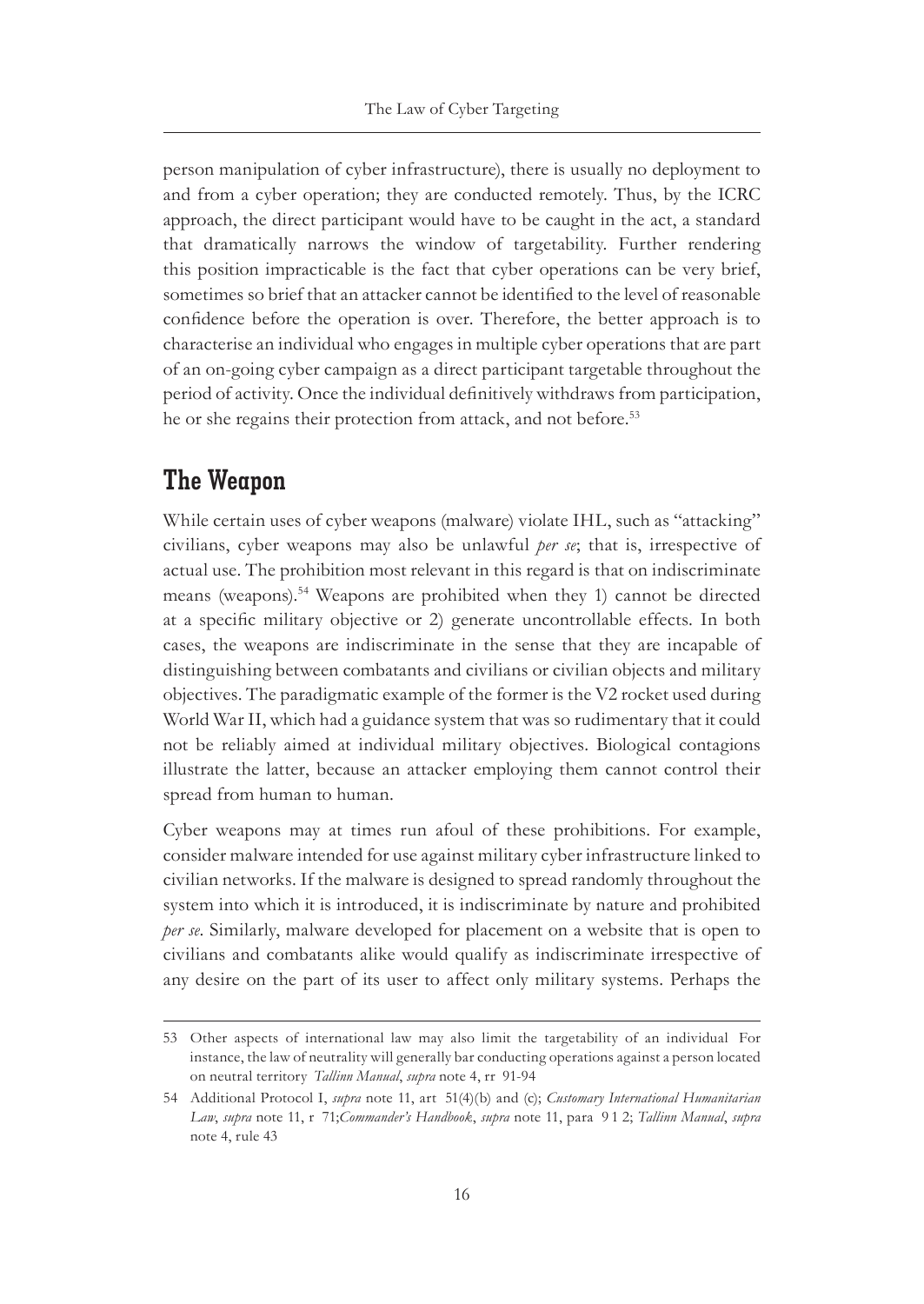most well-known indiscriminate cyber weapon is the malicious but seemingly innocuous email attachment sent to a combatant's private email account. Since the attacker has no control over to whom it might be forwarded, the email, depending on its apparent nature (e.g., a humorous email likely to be forwarded), would be indiscriminate.

It must be cautioned that the restrictions on indiscriminate weapons only apply when the cyber weapon in question is used to conduct attacks. They do not bear on malware that does not cause injury, damage or loss of system functionality. For instance, an email attachment that when opened simply enables future access by the sender would not be unlawful under IHL even though the sender might not be able to control its further spread into civilian systems.

Because of this, as well as the fact that advanced cyber weapons likely to be used by states in armed conflict are by nature designed to exploit particular vulnerabilities in specific systems, few cyber weapons violate the prohibition on indiscriminate weapons. Cyber weapons can be employed against closed military systems in which the risk of bleed-over into civilian networks is low. Of course, there is always some risk of unintentional or unanticipated migration into civilian systems, as illustrated by the Stuxnet malware that, contrary to the intent of its designers, escaped the nuclear enrichment plant. Yet, the risk of malfunction or unanticipated effects is a pervasive feature of weaponry writ large; only when the weapon is incapable of being aimed or controlled is it prohibited as indiscriminate.

### **Precautions to Avoid Civilian Harm**

Even when employing a lawful cyber weapon against a lawful target, an attacker must take "constant care" to "spare the civilian population, civilians and civilian objects."55 To achieve this, the law specifies a number of precautionary measures. The attacker must do everything feasible to verify that the target is not protected by IHL;56 select the weapon, tactic, and target that will minimise civilian harm without forfeiting military advantage;<sup>57</sup> cancel or suspend an attack when reason

<sup>55</sup> Additional Protocol I, *supra* note 11, art 57(1); *Customary International Humanitarian Law*, *supra*  note 11, r 15; *Commander's Handbook*, *supra* note 11, para 8 1; *Tallinn Manual*, *supra* note 4, r 52

<sup>56</sup> Additional Protocol I, *supra* note 11, art 57(2)(a)(i); *Customary International Humanitarian Law*, *supra* note 11, r 16; *Tallinn Manual*, *supra* note 4, r 53

<sup>57</sup> Additional Protocol I, *supra* note 11, art 57(2)(a)(ii) and 57(3); *Customary International Humanitarian Law*, *supra* note 11, r 17 and 21; *Tallinn Manual*, *supra* note 4, rr 54 and 56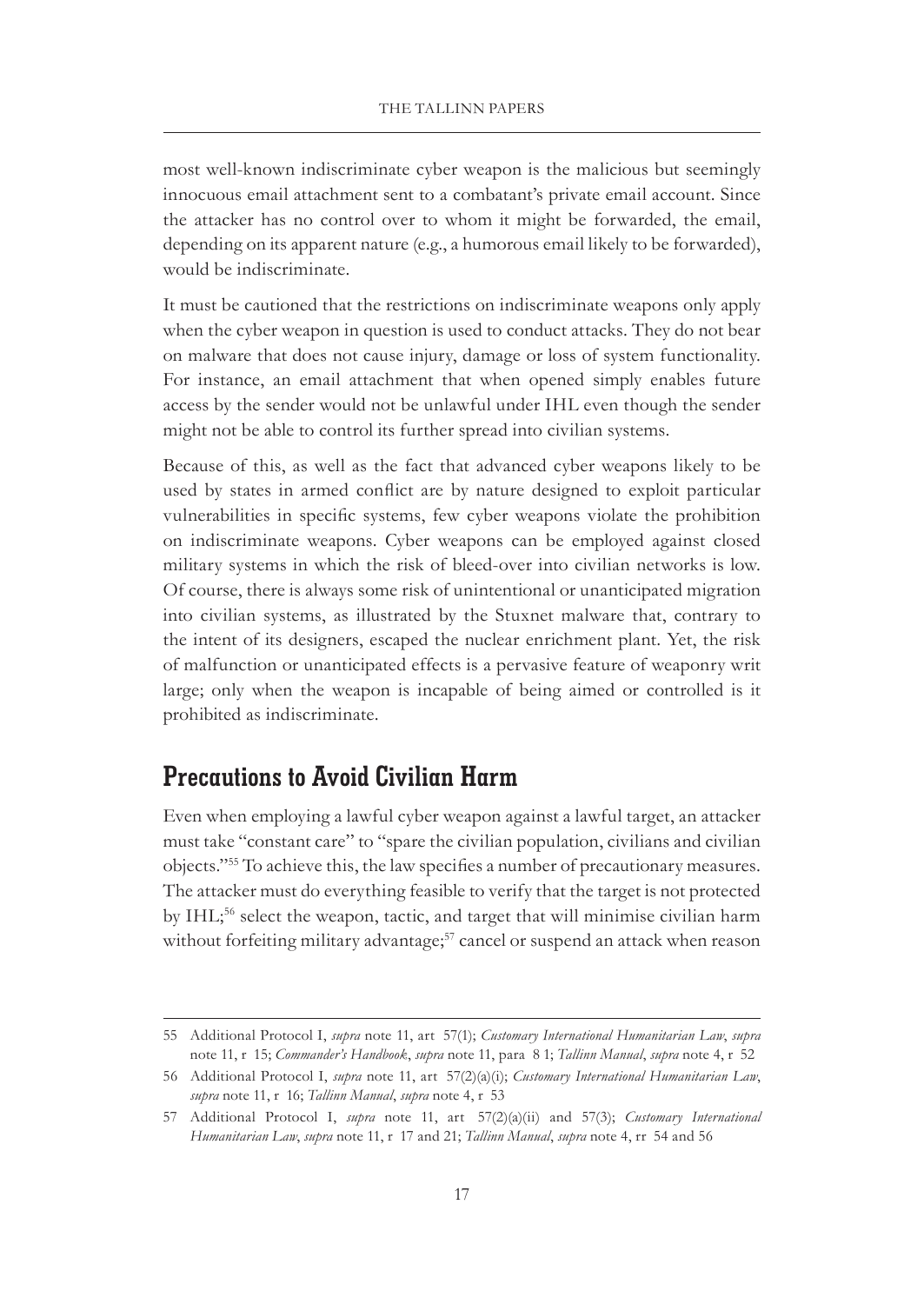to believe that the attack may be unlawful comes to light;<sup>58</sup> and warn the civilian population of any attack that may affect them, unless doing so would not be feasible in the circumstances.59

Cyber capabilities raise a number of issues in this regard. They can, for example, be used to gather target information. If doing so would improve knowledge as to the target's legal status (and it is militarily feasible in the circumstances given such factors as attack timing and competing demands for the cyber asset), the attacker must undertake the effort. Cyber operations may also provide a means of issuing warnings to the civilian population of both cyber and kinetic attack. For instance, general warnings of attack could be transmitted through civilian systems networked to military cyber infrastructure urging measures to be taken to safeguard them from the effects of attack on the military objectives.

However, the most significant impact of the precautions in attack rules lies in the requirement to consider alternative weapons, tactics and targets in order to minimise civilian incidental harm. To illustrate, it may be possible to neutralise an integrated air defence system by cyber means instead of conducting kinetic attacks against its assorted components. Since cyber operations would in most cases be less likely to cause collateral damage, they would be required by law in lieu of kinetic alternatives, if feasible and militarily sensible. Cyber operations may also open the possibility of striking different targets in order to achieve a desired effect. As an example, in order to disrupt enemy operations, it may be possible to use cyber assets against communications infrastructure serving a command-and-control facility located near civilians, rather than attacking the facility itself, and achieve precisely the desired effect. Indeed, it could prove useful to preserve the facility in order to subsequently exploit it by using cyber means to transmit false instructions and other information to the enemy forces.

It must be emphasised that the precautions in attack rule regarding selection of weapons, tactics and targets is obligatory. If cyber means are reasonably available, their use makes military sense in the circumstances, and their employment would not diminish the likelihood of operational success, the attacking force must use them. Failure to do so will violate the law. It is accordingly prudent for those who plan, approve and execute military operations to have ready access to cyber expertise that apprise them of cyber options. Ignorance is not an excuse

<sup>58</sup> Additional Protocol I, *supra* note 11, art 57(2)(b); *Customary International Humanitarian Law*, *supra*  note 11, r 19; *Tallinn Manual*, *supra* note 4, r 57

<sup>59</sup> Additional Protocol I, *supra* note 11, art 57(2)(c); *Customary International Humanitarian Law*, *supra*  note 11, r 20; *Tallinn Manual*, *supra* note 4, r 58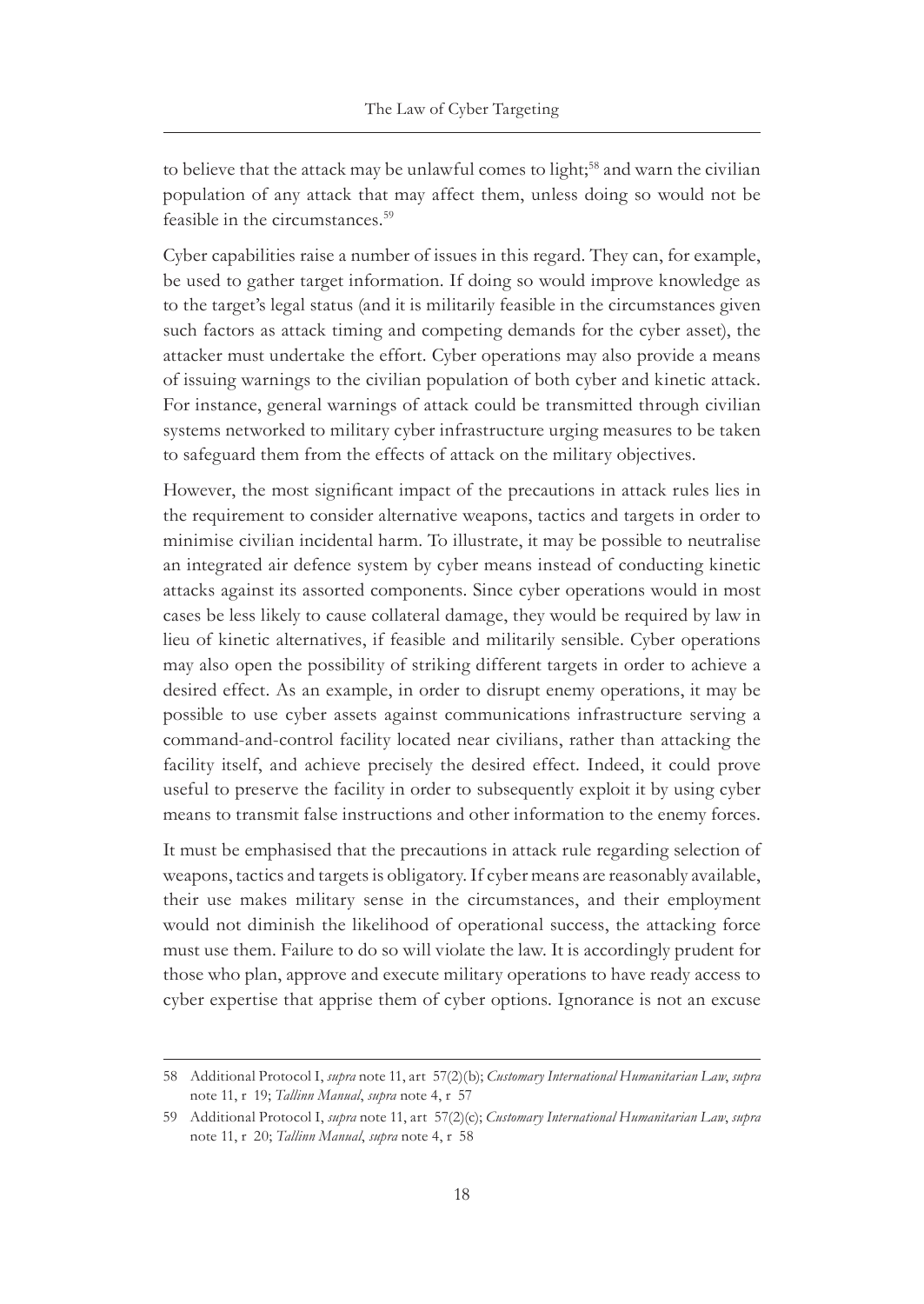for failure to comply with the rule in situations where the individual concerned should have known that a cyber operation was feasible in the circumstances and would likely have resulted in less collateral damage.

### **Collateral Damage**

Once the attacker has surveyed the range of possible operations to achieve the desired effects and selected that viable alternative which best minimises collateral damage, the operation is assessed against the rule of proportionality. This rule provides that "an attack which may be expected to cause incidental loss of civilian life, injury to civilians, damage to civilian objects, or a combination thereof, which would be excessive in relation to the concrete and direct military advantage anticipated," is prohibited.<sup>60</sup>

Two mistakes have proven common when applying the rule of proportionality. First, the rule is often mischaracterised as a balancing test in which military advantage and collateral damage are somehow accorded values that presumably can be compared. Not only is it difficult to imagine how this could be done in practice, but portraying proportionality as a balancing test runs counter to the plain text of the rule, which only precludes an attack when the collateral damage is "excessive". Excessive refers to a "significant imbalance", <sup>61</sup> one in which it is reasonably clear that causing the expected degree of collateral damage is not justified by the military advantage the attacker hopes to attain. Since cyber operations can generate effects that are not typically present in warfare, and therefore somewhat unfamiliar, fidelity to the excessive standard is essential as it affords the attacker the correct degree of discretion.

Second, the rule is unfortunately often applied *post factum*. However, as is clear from its text, the proportionality assessment is made *ex ante*. Expected collateral damage is assessed against the anticipated military advantage. The actual collateral damage caused and the military advantage that actually results are relevant to evaluating the reasonableness of the attacker's pre-attack proportionality assessment, but are not dispositive as to whether the attacker has satisfied the rule of proportionality. This is again an important point in the cyber context because of the widespread linkage of civilian and military systems

<sup>60</sup> Additional Protocol I, *supra* note 11, art 57(2)(a)(iii) and 57(2)(b); *Customary International Humanitarian Law*, *supra* note 11, r 14; *Commander's Handbook*, *supra* note 11, para 8 3 1; *Tallinn Manual*, *supra* note 4, r 51

<sup>61</sup> Harvard Program on Humanitarian Policy and Conflict Research, *Manual on International Law Applicable to Air and Missile Warfare* (Cambridge University Press, 2013), 96